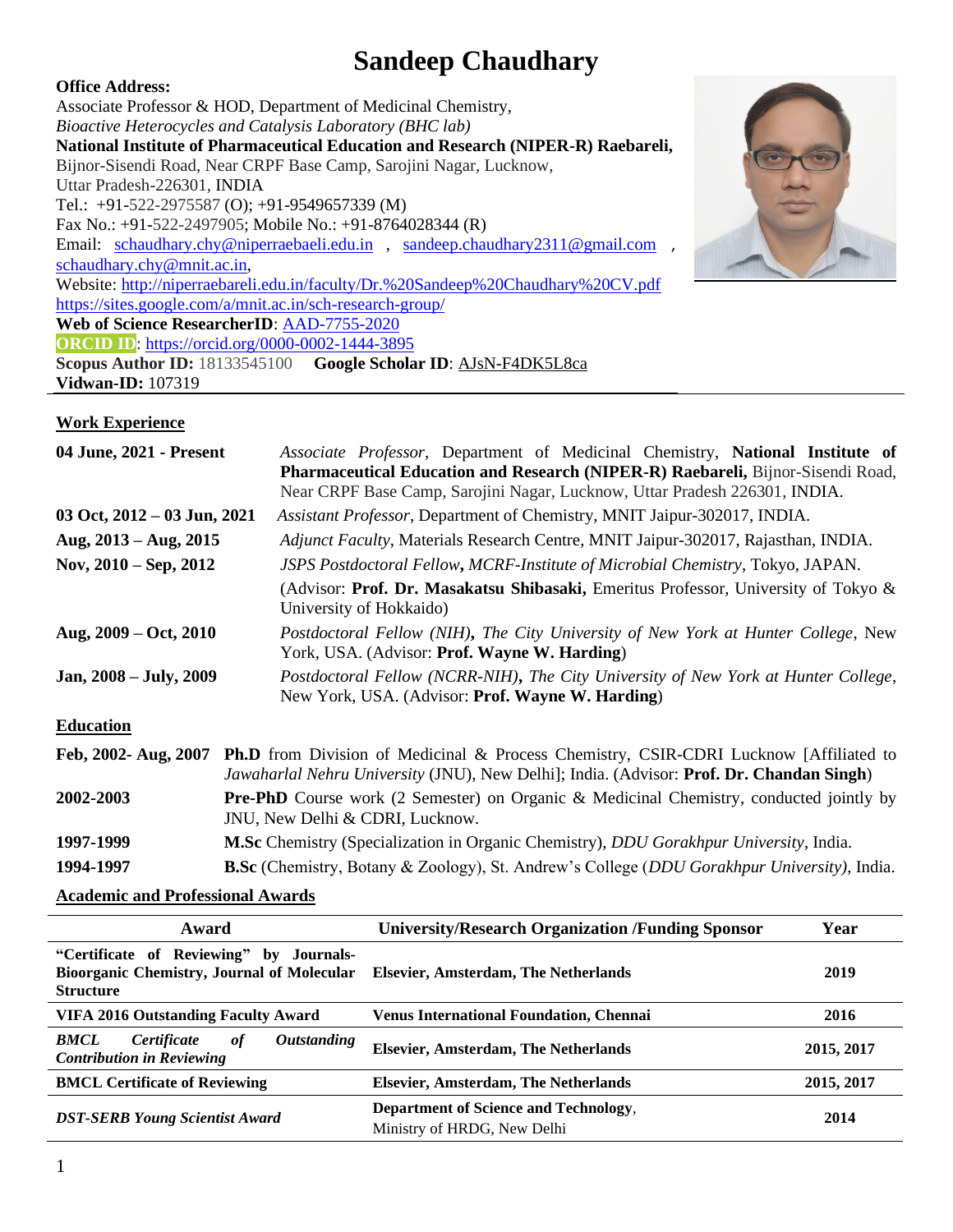| <b>Certificate of Appreciation</b>                                                             | <b>American Chemical Society, U.S.A</b>                                                                                                                                              | 2013                                |
|------------------------------------------------------------------------------------------------|--------------------------------------------------------------------------------------------------------------------------------------------------------------------------------------|-------------------------------------|
| 2012 Top 10 Best Reviewer award for<br>"Bioorganic and Medicinal Chemistry Letters"<br>Journal | Elsevier B.V. Registered Office, Amsterdam,<br>The<br>Netherlands & BMCL Regional Journal Office, Tokyo,<br>Japan                                                                    | 2012                                |
| <b>JSPS Postdoctoral Fellowship</b>                                                            | Japan Society for the Promotion of Science, Japan<br>Host Institute: Institute of Microbial Chemistry, Microbial<br>Chemistry Research Foundation (IMC-MCRF), Tokyo, Japan           | $2010 - 2012$                       |
| <b>Postdoctoral Fellowship</b><br>(NIH)                                                        | The City University of New York at Hunter college, New<br>York, U.S.A<br>Funding agency: National institute of drug abuse (NIDA),<br>National institute of health (NIH), U.S.A       | 2009-2010                           |
| <b>Postdoctoral Fellowship</b><br>(NCRR-NIH)                                                   | The City University of New York at Hunter college, New<br>York, U.S.A<br>Funding agency: National centre for research resources<br>(NCRR), National institute of health (NIH), U.S.A | 2008-2009                           |
| <b>CSIR S.R.F</b>                                                                              | Council of Scientific & Industrial Research, New Delhi, India                                                                                                                        | Jul, 2005                           |
| <b>CSIR J.R.F</b>                                                                              | Council of Scientific & Industrial Research, New Delhi, India                                                                                                                        | Jul, 2003                           |
| <b>CSIR-NET</b> (Lectureship)<br>(3 times Qualified)                                           | CSIR-UGC, New Delhi, India                                                                                                                                                           | Jun, 2002<br>Dec, 2001<br>Jun, 2001 |
| <b>GATE</b>                                                                                    | Six old IIT's & IISc, Bangalore, India                                                                                                                                               | Apr, 2002                           |
| <b>CDRIPGRT</b>                                                                                | Ministry of Health (MOH), New Delhi, India                                                                                                                                           | Feb, 2002                           |
| <b>ASRB NET Certificate</b>                                                                    | Agricultural Scientist Recruitment Board, New Delhi, India                                                                                                                           | Oct, 2001                           |
| <b>Research Entrance Test</b>                                                                  | DDU Gorakhpur university, India                                                                                                                                                      | Mar. 2001                           |

#### **Teaching Experience (~9 years)**

#### **At NIPER-Raebareli**

**M.Pharm level:** MC 620 Logics in Organic Synthesis-II; MC 511 Spectral Analysis; MC 520 Logic in Organic Synthesis-1

**Ph.D level:** MC 810 Principle of Peptide Chemistry; MC 710 Stereoselective and Stereospecific synthesis; MC 730 - Organometallic and Sustainable Chemistry in the Synthesis of Pharmaceuticals.

#### **At MNIT Jaipur**

**UG level**: CYT 101 Engineering Chemistry (Theory, Tutorial & Practical's)

**PG** (M.Sc  $1^{\text{st}}$ ,  $2^{\text{nd}}$ ,  $3^{\text{rd}}$  and  $4^{\text{th}}$  Semester) Level:

| CYT 513 Organic Chemistry          | CYT 632 Organic Synthesis                                        | CYT 635 Bioorganic Synthesis                                          |
|------------------------------------|------------------------------------------------------------------|-----------------------------------------------------------------------|
| CYT 601 Bio-inorganic Chemistry    |                                                                  | CYT 611 Stereochemistry, structure $\&$ reaction mechanism of Organic |
| compounds                          |                                                                  |                                                                       |
| CYT 514 Analytical Chemistry       | CYT 638 Heterocyclic Chemistry                                   | CYT 643 Pharmaceutical Chemistry                                      |
| <b>CYP604 Chemistry Practicals</b> | CYP614 Organic Chemistry Practicals CYT 603 Analytical Chemistry |                                                                       |

#### **Achievements in Nutshell**

| Sponsored Projects Ongoing $= 03$<br>(01 ICMR grant approved)                                         | Projects Completed $= 10$                                                                                                                                             | Projects as Host Researcher $=$<br>03                                           |
|-------------------------------------------------------------------------------------------------------|-----------------------------------------------------------------------------------------------------------------------------------------------------------------------|---------------------------------------------------------------------------------|
| Total List of Publications in SCI<br>journals = $>60$ [h-index: 17, i10  <br>index 22, Citation: 877] | Invited Talks/ Plenary lecture/ Chaired<br>$Session = 37$                                                                                                             | Conferences/<br><b>Workshops/Invited</b><br><b>lectures</b><br>organized $= 04$ |
| Patents = 02; Book Chapter = 03   International Conferences = 21<br>review)                           | (01 under production; 01 under   National/ International Collaborations: 20                                                                                           | International/<br><b>National</b><br>Conferences with proceedings<br>$= 64$     |
| <b>Teaching Experience: 9 years</b><br>Total Research Experience: 14<br>vears                         | <b>MOU</b> Signed between MNIT Jaipur and<br><b>PGNIU, Perm, Russia</b><br>Foreign Expert in International Project $(06 \text{ completed } \& 02 \text{ ongoing at }$ | <b>Postdoc Supervision: 04</b><br><b>Ph.D Supervision: 10</b>                   |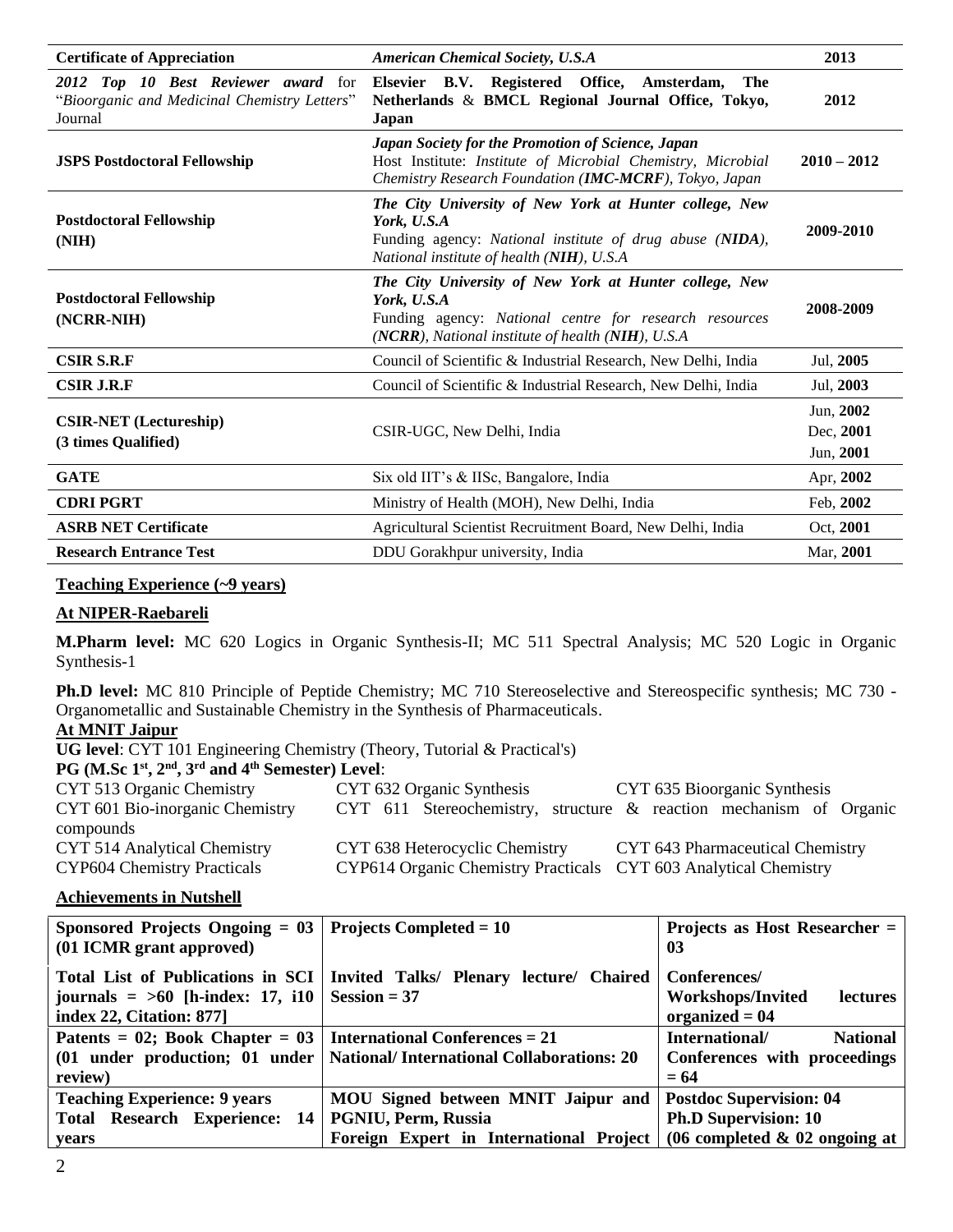|                       | funded by Ministry of Education and MNIT-J and 02 Ongoing at |
|-----------------------|--------------------------------------------------------------|
| Science, Perm, Russia | <b>NIPER-R)</b>                                              |
|                       | M.Sc (Chemistry) Supervision:                                |
|                       | <b>Completed (26 Students)</b>                               |
|                       | M. S. Pharm (Med. Chem.)                                     |
|                       | <b>Supervision</b><br>(04)<br>Ongoing                        |
|                       | <b>Students</b> )                                            |

#### **International / National Assignments:**

- (a) **Selection Committee Member (Chemistry)**, MEXT Research Fellowship 2020 & 2021, Embassy of Japan, Government of Japan.
- (b) **French Grant Reviewer,** French National Research Agency (ANR), 2021 Generic Call for Proposal (AAPG2021), France

#### **Research Areas**

- **Medicinal Chemistry, Drug Discovery & Process Development**: Mechanism/target/structure-based drug discovery, lead generation and lead optimization; Design, Synthesis and SAR study of new bioactive molecules, particularly in the field of novel antimalarials, antitubercular, anti-infective agents, anticancer agents.
- **Organo-catalyzed C-H bond activation / Transition metal-catalyzed C―C & C**―**N bond formation**: Exploration with special emphasis by the use of cheaper transition metals; design and development of new metalligand catalyst systems and their investigations in direct arylation reactions. Investigation of cross coupling, hydroarylations, and Cyclization as well as addition reactions via development of metal-ligand catalytic systems will also be pursued.
- **Development of New Synthetic Methodologies.**
- **Total synthesis of biologically active Natural Products/Drugs/Therapeutics.**
- Green chemistry: Application of microwave-assisted/ ultrasound-assisted organic transformations; Explorations of organic reactions either under solvent-free conditions or using cheap innocuous alternate reaction media such as water and ionic liquids.
- **Asymmetric catalysis / Synthesis:** Development of catalytic asymmetric reactions, Design and development of new metallo-catalyst and organo-catalysts, development of direct catalytic asymmetric C-C bond-forming transformations.
- **Antiviral Drug Discovery:** Drug Designing, Synthesis and process development (special focus on SARS-COV-2).

### **Sponsored Projects Ongoing**

1. **ICMR Grant (Extramural) in collaboration with AIIMS New Delhi. Funding Agency: ICMR (2021-2024)**

**Project Title:** Discovering the anti-inflammatory effects of novel Toll-like receptor signaling inhibitors on rheumatoid arthritis mononuclear cells and synovial fibroblasts: An in vitro study to identify TLR signaling inhibition as future potential strategy to control inflammation in rheumatoid arthritis.

2. **Core Research Grant (CRG) in collaboration with AIIMS New Delhi. Funding Agency: SERB (2020-2023) Project Title:** Exploring the immunomodulatory activities of novel Toll-like receptor-signaling inhibitors in peripheral blood mononuclear cells from lupus patients: A study to identify TLRs as drug targets for lupus.

#### 3. **Russian International Project Funding Agency: Department of Science and Education, Perm, Russia Federation (2019-2022) Project Title:** Nitrogen- and Oxygen- containing heterocycles in the synthesis of drugs - from research to practice.

#### **Projects Completed as PI**

4. **FDCT Indo-Macao International Project (in collaboration with Macao University of Science and Technology (MUST), Macao, China) Funding Agency: FDCT (2020-2021)**

**Project Title:** Investigation of Ozonide analogs for overcoming drug resistance in cancer and study of their mechanism of action.

5. **DST-NRF Indo-South Africa Joint Research Project Funding Agency: DST (2016-2019)**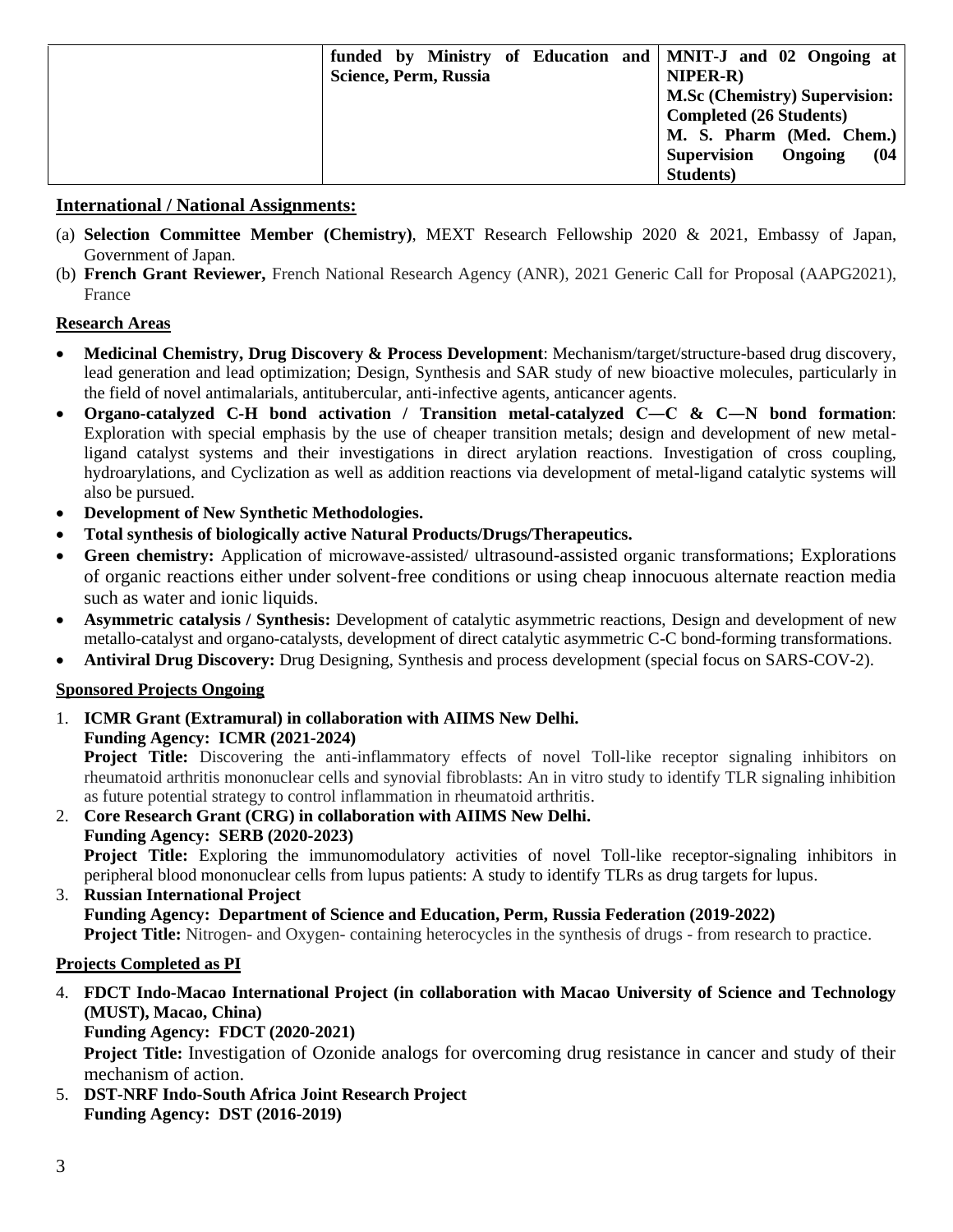**Project Title:** Development of innovative Indigenous knowledge system (IKS)-based new cosmetic raw material: Isolation, extraction and chemical profiling of melanin biosynthesis pathways-based natural compounds from Indian and South-African medicinal plants.

- 6. **DST-ARRS Indo-Slovenian Joint Research Project Funding Agency: DST (2015-2018) Project Title:** Exploring Antimalarial Peroxides from Bench-side to Bed-side: Synthesis, Chemistry, Antimalarial Assessment and SAR studies of Novel functionalized 1, 2, 4-Trioxanes and 1, 2, 4, 5-Tetraoxanes against Multi-drug Resistant Malaria.
- 7. **DST-RFBR Indo-Russian Joint Research Project Funding Agency: DST (2014-2016) Project Title:** Exploring nitrogen-based heterocycles from bench-side to bed-side: Synthesis, chemistry, stereochemical assignment, structure-activity relationship studies and biological evaluation.
- 8. **CSIR Research Grant Funding Agency: CSIR (2014-2017) Project Title:** Strategic investigation of organo-catalyzed direct arylation of arenes and hetero-arenes via sp<sup>2</sup> C-H
- bond activation: Application to an efficient synthesis of bioactive heterocycles. 9. **DST-SERB Start-up Research Grant (Young Scientist) Funding Agency: SERB-DST (2014-2017) Project Title:** Exploring non-opioid analgesics from bench-side to bed-side: An efficient, cost-effective, asymmetric synthesis and SAR study of new non-opioid anti-pain lead compound, Conolidine. 10. **Organizing International Conference - "Current Challenges in Drug Discovery Research (CCDDR 2015)" Funding Agency:** SERB  $(23<sup>rd</sup> Nov-25<sup>th</sup> Nov, 2015)$
- 11. **Seed Grant** (**2013-2016**)
	- **Funding Agency: MNIT Jaipur**

**Project Title:** Chemo- and regio-selective transition metal-catalyzed asymmetric hydroarylation of methylenecyclobutanes and methylenecyclopentanes.

#### **Projects Completed as Co-PI**

- 12. **TEQIP III "Collaborative Research Scheme (CRS)" Scheme Project with GEC, Jhalawar, Rajasthan Funding Agency: NPIU, TEQIP III, New Delhi under MHRD Project Title**: Strategic Investigation of Organocatalyzed Direct sp<sup>2</sup> C-H Arylation methodology on Antimalarial lead Cassiarin F Alkaloids: A Potential Chemotherapeutic approach towards Antimalarial Drug Development.
- 13. **TEQIP III "Collaborative Research Scheme (CRS)" Scheme Project with GWEC, Ajmer, Rajasthan Funding Agency: NPIU, TEQIP III, New Delhi under MHRD**

**Project Title**: Small Molecule Fluorescent Probes for amyloid-beta for the detection of Alzheimer's disease.

### **Sponsored Projects completed as Host Researcher**

14. **SERB-DST Young Scientist Scheme Funding Agency: SERB-DST (2016-2019)**

**Project Title:** Synthesis of hetero-substituted amino acids via C (sp<sup>3</sup>)-H functionalization and its applications.

- 15. **SERB National Postdoctoral Fellowship Funding Agency: SERB-DST (2016-2018) Project Title:** Strategic Investigation of Novel Pincer-Based metal-catalyzed sp<sup>2</sup> and sp<sup>3</sup> C-H bond activation reactions: Application towards the synthesis of Novel Bioheterocycles.
- 16. **CSIR-RA (Direct)**

### **Funding Agency: CSIR (2017-2020)**

**Project Title:** Design and synthesis of responsive cholesteryl-lipoic acid conjugates for drug transport to resistant cancer cell lines.

#### **Projects Submitted as Co-PI (in 2020)**

### 17. **DST-ARRS Indo-Slovenian Joint Research Project**

**Funding Agency: DST, New Delhi Status:** In process

**Project Title:** Development of Novel Artificially-synthesized Antimicrobial Peptides as Potential Substitutes for Antibiotics Against *Campylobacter* Species: A Commercial Approach Towards Improving Activity and Selectivity against *C. jejuni*.

### 18. **DST-FCT Indo-Portugal Joint Research Project**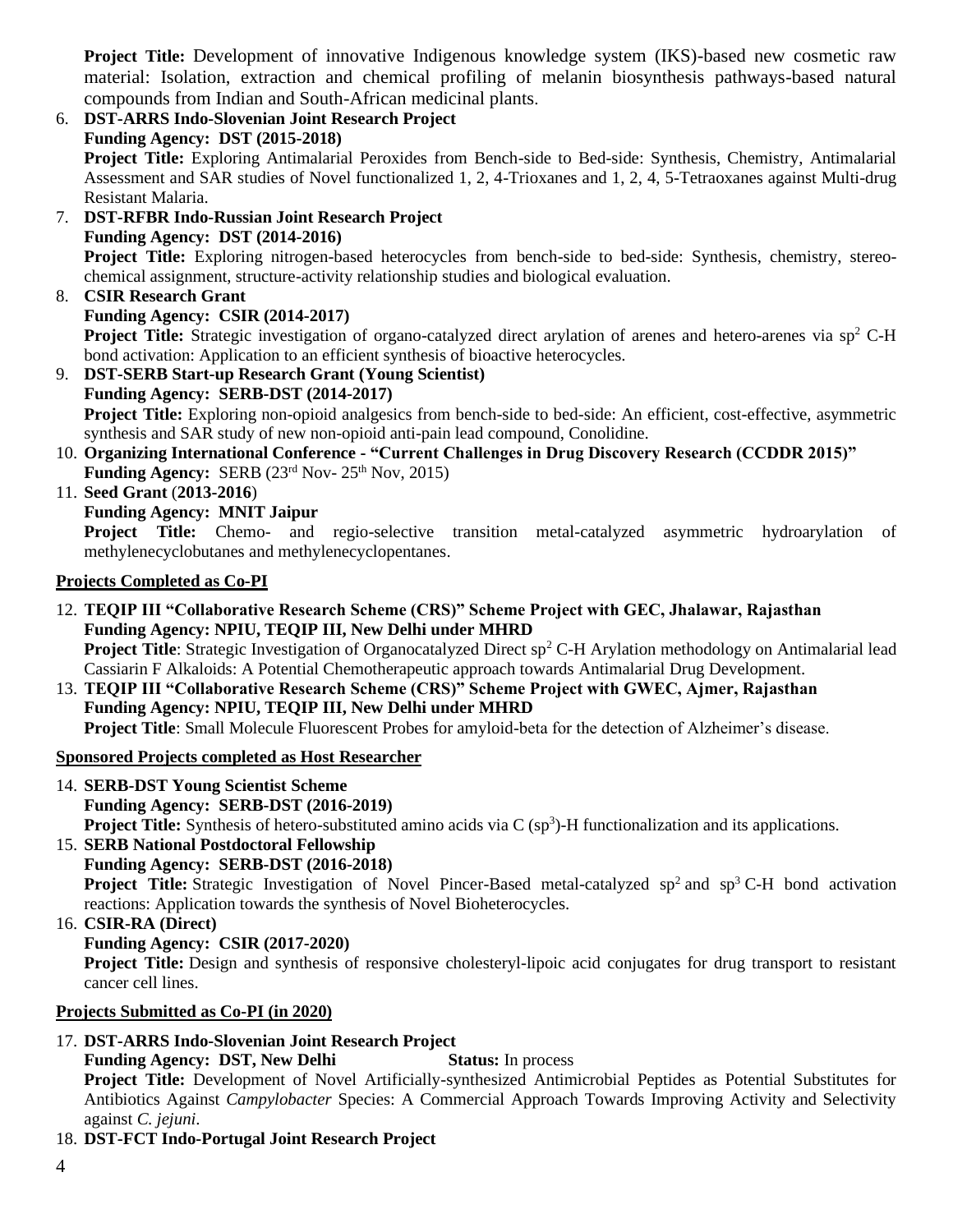#### **Funding Agency: DST, New Delhi Status:** In process

**Project Title:** Enriching osteointegration and osteo-regeneration with 3D printed TGF peptides integrated biocomposite scaffolds.

#### **List of Publications in Peer-reviewed Journals (H index =17, Total citations = 855)**

- 1. Shyamlal, B. R. K.; Mathur, M.; Yadav, D. K.; Mashevskaya, I. V.; Mohamed El-Shazly, Na'il Saleh,\* and **Chaudhary, S.**\* *"Discovery of Natural Product Inspired 3-Phenyl-1H-isochromen-1-ones as Highly Potent Antioxidant and Antiplatelet Agents: Design, Synthesis, Bio-evaluation, SAR and in silico studies" Current Pharmaceutical Design,* **2021***, (Under Review).* **(I.F = 3.116)**
- 2. *Tiwari, M. K.;† Coghi, P.;† Agarwal, P.;† Yadav, D. K.; Yang, L. J.; Congling, Q.; Sahal, D.; Wong, V. K.W.; Chaudhary, S.\** "Novel Halogenated Arylvinyl-1,2,4 Trioxanes as Potent Antiplasmodial and Anticancer Agents: Synthesis, Bioevaluation, Structure-Activity Relationship and in-silico Studies" *Eur. J. Med. Chem.*, **2021**, 224*, 113685* (I.F **= 6.514**)
- 3. Anand, A.; Saran, M.; **Chaudhary, S.**; Ronin R. S.; Swami A.K.; Mathur, M.; Burov, A.; Bagaria, A. "*A novel approach towards green synthesis of nanodiamonds as biocompatible agents*" *J. nano-electron. phys.*, **2021**,*13*, 03040-(1-6).
- 4. Sharma, R.; Yadav, R. K.; Sharma, R.; Sahu, N. K.; Jain, M. and **Chaudhary, S.**\* "*Recent Advancements in the Synthesis and Chemistry of Benzo-fused Nitrogen- and Oxygen-based Bioactive Heterocycles*" *Current Topics in Medicinal Chemistry*, **2021**, (Accepted) **[Invited Article]** (I.F **= 3.295**)
- 5. Yadav, L. and **Chaudhary, S.**\* "Developments in Organocatalyzed  $C_{(sp)}^2$ -H bond formation reactions involving single electron transfer mechanism: An Overview" Current Organocatalysis, **2021**, *8*, (Accepted) **[Invited Article]** (I.F **= 1.06**) **[DOI**: [10.2174/2213337208666210114125815](https://doi.org/10.2174/2213337208666210114125815)**]**
- 6. Yadav, R. K.; Sharma, R.; Gautam, D.; Joshi, J. and **Chaudhary, S.**\* "*Lewis Acid/Oxidant as Rapid Regioselective Halogenating Reagent system for Direct Halogenation of Fused Bi-/Tri-cyclic Hetero-aromatic Congeners via C(sp2)–H bond Functionalization*" *Asian J. Org. Chem.*, **2021**. (I.F **= 3.319**) [DOI: [10.1002/ajoc.202100156\]](http://dx.doi.org/10.1002/ajoc.202100156)
- 7. Sharma, R.; Yadav, L.; Yadav, R. K. and **Chaudhary, S.**\* "*Oxidative Cross-Dehydrogenative Coupling (CDC) via C(sp 2 )–H bond Functionalization: tert-Butyl Peroxybenzoate (TBPB)-promoted Regioselective Direct C-3 Acylation of 2H-Indazoles with Aldehydes/Benzyl Alcohols/Styrenes*" *RSC Advances*, **2021**, *11*, 14178 – 14192. (I.F **= 3.361**) [DOI: [10.1039/D1RA02225C\]](https://doi.org/10.1039/D1RA02225C)
- 8. Maksimov, A. Y.; Balandina, S. Y.; Topanov, P. A.; Mashevskaya, I. V. and **Chaudhary, S.** *"Organic Antifungal Drugs and Targets of Their Action" Current Topics in Medicinal Chemistry,* **2021**, *21*, 705-736. (I.F **= 3.295**) **[**DOI:10.2174/1568026621666210108122622**]**
- 9. Tiwari, M. K.; Yadav, L.; and **Chaudhary, S.**\* "*[2,3-Bis-(2-pyridyl) pyrazine] as an Efficient Organocatalysis for the Direct C(sp 2 )-H Arylation of Unactivated Arenes/Heteroarenes via C-H bond activation*" *ChemistrySelect,* **2020**, *5*, 11968-11975. [DOI: 10.1002/slct.202003140] (I.F **= 2.109**)
- 10. Yadav, L. and **Chaudhary, S.**\* "Bu<sub>4</sub>NI-Catalyzed, oxidative  $C(s_p^2) C(s_p^3)$  cross-dehydrogenative coupling for the *regioselective direct C-3 Benzylation of 2H-indazoles" Org. Biomol. Chem.,* **2020**, *18,* 5927 - 5936. [DOI: 10.1039/D0OB01282C] (I.F = **3.876**).
- 11. Yadav, R. K.; Kumar, Y.; **Chaudhary, S.**\* "*Metal-free, H2O2-mediated regioselective direct C-3 hydroxylation of imidazo[1,2-a]pyridines via C(sp<sup>2</sup> )–H bond functionalization*" *ChemistrySelect* **2020**, *5*, 9235-9239. [DOI: 10.1002/slct.202002219] (I.F = **2.109**)
- 12. Yadav, L.; Tiwari, M. K.; Shyamlal, B. R. K.; Chaudhary, S.<sup>\*</sup> "Organocatalyst in Direct C(<sub>sp</sub><sup>2</sup>)–H Arylation of *Unactivated Arenes: [1-(2-Hydroxyethyl)-piperazine]-catalyzed Inter-/Intra-molecular C–H bond activation." J. Org. Chem.*, **2020**, *85*, *12*, 8121–8141. [DOI: [10.1021/acs.joc.0c01019\]](https://doi.org/10.1021/acs.joc.0c01019) (I.F = **4.354**)
- 13. Roy, E.; Nagar, A.; **Chaudhary, S.**; Pal, S. "*Advanced Properties and Applications of AIEgens-Inspired Smart Materials*" *Ind. Eng. Chem. Res.* **2020**, 59, 23, 10721-10736 [**DOI:** [10.1021/acs.iecr.0c01869\]](https://doi.org/10.1021/acs.iecr.0c01869) (I.F = **3.720**)
- 14. Tiwari, M. K.;† Coghi, P.;† Agarwal, P.;† Shyamlal, B. R. K.; Yang, L. J.; Yadav, L.; Peng, Y.; Sharma, R.; Yadav, D. K.; Sahal, D.; Wong, V.K.W.; **Chaudhary, S**.\* "*Design, synthesis, structure-activity relationship and docking studies of novel functionalized arylvinyl-1,2,4-trioxanes as potent antiplasmodial and anticancer agents*" *ChemMedChem.,*  **2020**, *15*, 1216-1228. [DOI" [10.1002/cmdc.202000045\]](http://dx.doi.org/10.1002/cmdc.202000045) (I.F = **3.466**)
- 15. Yadav, D. K.; Kumar, S.; Choi, E. H.; **Chaudhary, S.** Kim, M. –H. "*Computational Modeling on Aquaporin-3 as Skin Cancer Target: A Virtual Screening Study*" *Front. Chem.* **2020**, *8*, 250. [**DOI**: 10.3389/fchem.2020.00250]*.* **(I.F = 5.221)** *Preprints* **2019**, 2019100174 (DOI: 10.20944/preprints201910.0174.v1).
- 16. Kumar, K.;‡ Shyamlal, B. R. K.;‡ Verma, R. B.; Kondaiah. P.; **Chaudhary, S.**\* *Self-assembled nanospheres of lipoylated caffeine for reduction-triggered doxorubicin delivery" ChemMedChem, 2020, 15,* 733-737. [**DOI**: 10.1002/cmdc.202000070] (I.F = **3.466**) *Special Collection on Nanomedicine (2020 Hot Topic Series) [bit.ly/cmc-](http://bit.ly/cmc-2020-nanomed)*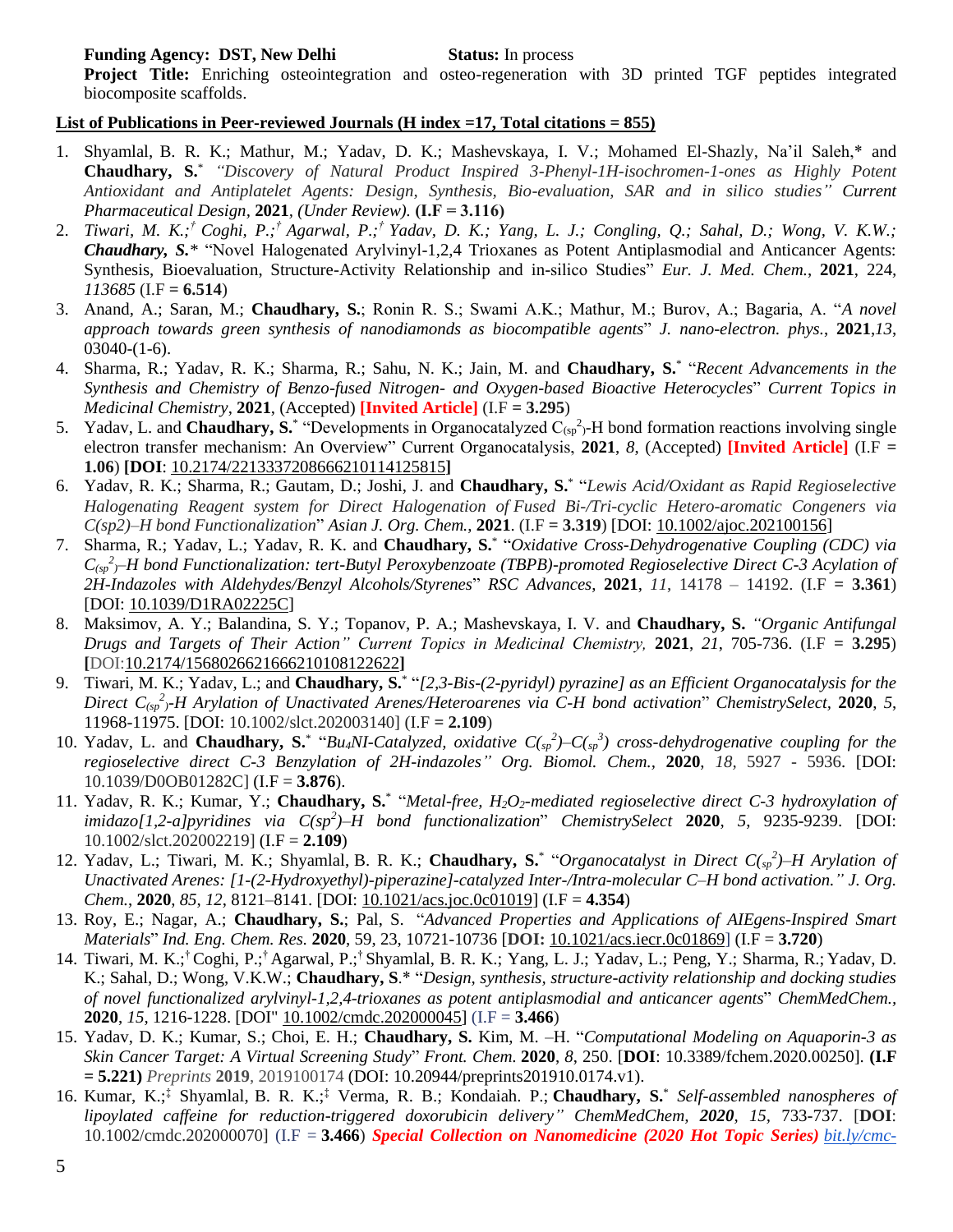*[2020-nanomed](http://bit.ly/cmc-2020-nanomed)*

- 17. Shyamlal, B. R. K.; Mathur, M.; Yadav, D. K.; **Chaudhary, S.**\* *"Microwave-Assisted Modified Synthesis of C8- Analogues of Naturally Occurring Methylxanthines: Synthesis, Biological Evaluation and their Practical Applications" Fitoterapia*, **2020**, *143,* 104533. [**DOI**: [10.1016/j.fitote.2020.104533\]](https://doi.org/10.1016/j.fitote.2020.104533) **(I.F = 2.882)**
- 18. Shyamlal, B. R. K.; Yadav, L.; Tiwari, M. K.; Mathur, M.; Prikhodko, J. I.; Mashevskaya, I. V.; Yadav, D. K.\* ; **Chaudhary, S.**\* *"Synthesis, Bioevaluation, Structure-Activity Relationship and in silico Docking Studies of Natural Product Inspired (Z)-3-benzylideneisobenzofuran-1(3H)-ones as Highly Potent antioxidants and Antiplatelet agents" Sci Rep*, **2020**, 10, 2307. [**DOI**: https://doi.org/10.1038/s41598-020-59218-6]*.* **(I.F = 4.379)**
- 19. Roy, E.; Nagar, A.; **Chaudhary, S.**; Pal, S. "*AIEgen-Based Fluorescent Nanomaterials for Bacterial Detection and its Inhibition-Mini review on present and future prospects*" *ChemistrySelect*, **2020**, 5(2), 722-735. [**DOI:** [10.1002/slct.201904092\]](https://doi.org/10.1002/slct.201904092) (I.F = **2.109**)
- 20. Tiwari, M. K.; **Chaudhary, S.**\* "*Artemisinin-derived antimalarial endoperoxides from bench-side to bed-side: Chronological advancements and future challenges*" *Med Res Rev.*, **2020**, *40(4)*, 1220-1275. [**DOI:** 10.1002/med.21657] (I.F = **12.994**)
- 21. Pchelintseva, D.I.; Lukmanova, D.N.; Prikhodko, J.I.; Pavlov, P. T.; Mashevskaya, I.V.; **Chaudhary, S.** "*Reactions of 3-aroyl-1H-pyrrolo[2,1-c][1,4]benzoxazine-1,2,4-triones with Gewald thiophenes*" *Bulletin of Perm University*. *Chemistry*, **2019**, *9(4)*, 416-421. [DOI: 10.17072/2223-1838-2019-4-416-421]
- 22. Tiwari, M. K.; Yadav, L.; Shyamlal, B. R. K.; and **Chaudhary, S.**\* "*Weak bases-Mediated Modified Favorskii Reaction Type Direct Alkynylation/(E)-Alkenylation: A Unified Rapid Access to α,β-Unsaturated Ketones and Propargyl Alcohols*" *Asian J. Org. Chem.,* **2019***. 8*, 2257– 2268*.* [**DOI:**10.1002/ajoc.201900601] (I.F = **3.319**)
- 23. Kumar, K.; Yadav, L.; Kondaiah. P.; **Chaudhary, S.**\* "*Efficacious doxorubicin delivery using glutathione responsive hollow non-phospholipid vesicles bearing lipoyl cholesterols*" *ChemMedChem*, **2019**, *14*, 1633- 1640. [DOI: [10.1002/cmdc.201900335\]](https://doi.org/10.1002/cmdc.201900335) (I.F = **3.466**)
- 24. Tiwari, M. K.; Yadav, D. K.; **Chaudhary, S.**\* "*Recent Developments in Natural Product Inspired Synthetic 1,2,4- Trioxolanes (Ozonides): An Unusual Entry into Antimalarial Chemotherapy*" *Current Topics in Medicinal Chemistry,*  **2019***, 19*, 852-864. **(I.F = 3.295) [Invited Article]**
- 25. Yadav, D. K.; Kumar, S.; Teli, M. K.; Yadav, R. K.; and **Chaudhary, S.** "M*olecular targets for antimalarial Chemotherapy- A Review*", *Current Topics in Medicinal Chemistry,* **2019***, 19*, 824-838. **(I.F = 3.295)**
- 26. Yadav, D. K.; Kumar, S.; Choi, E. –H.; **Chaudhary, S.**; Kim, M. –H. "*Molecular dynamic simulations of oxidized skin lipid bilayer and permeability of reactive oxygen species*" *Scientific Reports*, **2019,** 9(4496), 1-10. **(I.F = 4.379)**
- 27. Kumar, K.; Saran, M.; Yadav, L.; Shyamlal, B. R. K.; Mathur, M.; Bagaria, A.; **Chaudhary, S.**\* "*Efficient antibacterial and low cytotoxic potential of silver nanoparticles produced instantaneously using dimeric gallate*" *ChemistrySelect*, **2018**, *3(48)*, 13716- 13721. [DOI: [10.1002/slct.201803145\]](https://doi.org/10.1002/slct.201803145) (IF: **2.109**)
- 28. Jaiswal, P. K.; Sharma, V.; Mathur, M.; and **Chaudhary, S**.\* "*Corrections to Organocatalytic Modified Guareschi−Thorpe Type Regioselective Synthesis: A Unified Direct Access to 5,6,7,8-tetrahydroquinolines and Other Alicyclic[b]-fused Pyridines*" *Org. Lett.*, **2018**, *20(24)*, 8086-8086. **(I.F = 6.005)** [DOI: 10.1021/acs.orglett.8b03587]
- 29. Jaiswal, P. K.; Sharma, V.; Mathur, M.; and **Chaudhary, S**.\* "*Organocatalytic Modified Guareschi−Thorpe Type Regioselective Synthesis: A Unified Direct Access to 5,6,7,8-tetrahydroquinolines and Other Alicyclic[b]-fused Pyridines*" *Org. Lett.*, **2018**, *20 (19)*, 6059-6063. **(I.F = 6.005)** [DOI: 10.1021/acs.orglett.8b02132]
- 30. Sharma, V.; Jaiswal, P. K.; Kumar, S.; Mathur, M.; Swami, A. K.; Yadav, D. K.; **Chaudhary, S.**\* "*Discovery of novel aporphine analogues as potential antiplatelet and antioxidant agents: Design, synthesis, SAR, biological evaluation and in silico molecular docking studies*" *ChemMedChem*, **2018**, *13(17)*, 1817-1832. **(I.F = 3.466)** [DOI:10.1002/cmdc.201800318]
- 31. Kumar, K.; Shyamlal, B. R. K.; Gupta, A.; Mathur, M.; Swami, A. K.; **Chaudhary, S.**\* "*Efficacious fungicidal potential of composite derived from nano-aggregates of Cu-Diclofenac complexes and ZnO nanoparticles*" *Composite Communications*, **2018**, *10*, 81-88. [DOI: [10.1016/j.coco.2018.07.004\]](https://doi.org/10.1016/j.coco.2018.07.004). **(I.F = 6.617)**
- 32. **Chaudhary, S.**\*; Shyamlal, B. R. K.; Yadav, L.; Tiwari, M. K.; Kumar, K. "*Ag2O Nanoparticle-Catalyzed Substrate-Controlled Regioselectivities: Direct Access to 3-Ylidenephthalides and Isocoumarins" RSC Advances*, **2018**, *8*, 23152-23162. **(I.F = 3.361)**
- 33. Sharma, V.; Jaiswal, P. K.; Kumar, K.; Saran, M.; Mathur, M.; Swami, A. K.; **Chaudhary, S.\* "***An efficient synthesis and biological evaluation of novel analogues of natural product Cephalandole A: A new class of antimicrobial and antiplatelet agents" Fitoterapia*, **2018**, *129*, 13-19. **(I.F = 2.882)**
- 34. Yadav, D. K.; Kumar, S.; Saloni; Misra, S.; Yadav, L.; Teli, M.; Sharma, P.; **Chaudhary, S.**; Kumar, N.; Choi, E. H.; Kim, M. –H. "*Molecular Insights into the Interaction of RONS and Thieno[3,2-c]pyran Analogs with SIRT6/COX-2: A Molecular Dynamics Study*" *Scientific Reports*, **2018**, *8*, 4777. **(I.F = 4.379) [DOI**:10.1038/s41598-018-22972-9]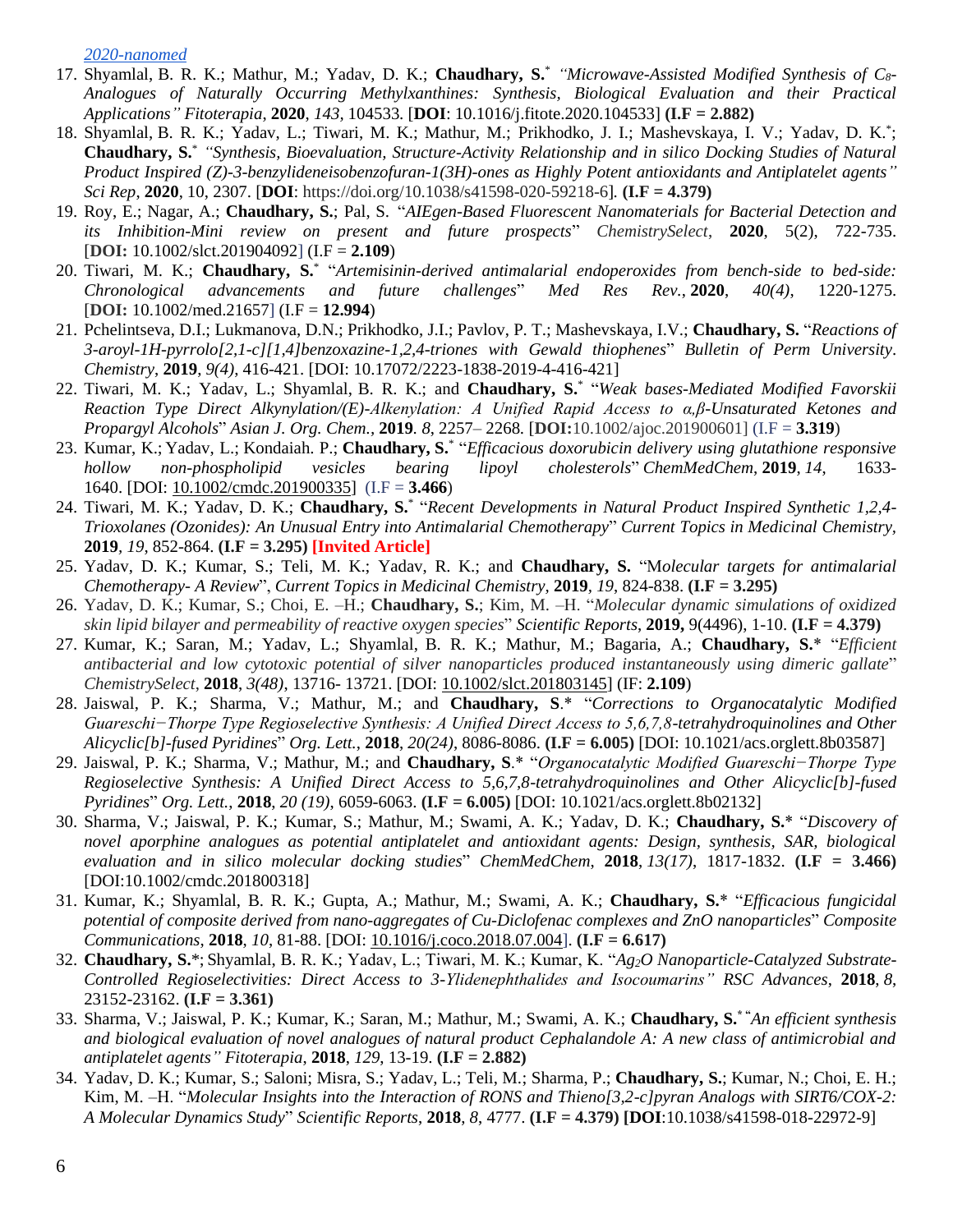- 35. Sharma, V.; Jaiswal, P. K.; Saran, M.; Yadav, D. K.; Saloni.; Mathur, M.; Swami, A. K.; Misra, S.; Kim, M.-H.; **Chaudhary, S.\*** "*Discovery of C-3 Tethered 2-oxo-benzo [1, 4] oxazines as potent antioxidants: Bio-inspired based design, synthesis, biological evaluation, cytotoxic and Insilico molecular docking studies" Front. Chem.*, **2018**, *6(56)*, 1-17. **[DOI**: 10.3389/fchem.2018.00056] **(I.F = 5.221)**
- 36. Jaiswal, P. K.; Sharma, V.; Saloni; Mathur, M.; Swami, A. K.; Yadav, D. K.;\* **Chaudhary, S.**\* "N*on-peptide-based new class of platelet aggregation inhibitors: Design, synthesis, biological evaluation, SAR and in silico studies*" *Archiv Der Pharmazie*, **2018**, 351 (3-4), 1-17. **(I.F = 3.751)** [**DOI**: [10.1002/ardp.201700349\]](https://doi.org/10.1002/ardp.201700349)
- 37. Negi, A.; Bhandari, N.; Shyamlal, B. R. K.; **Chaudhary, S.\*** "*Inverse docking based screening and identification of protein targets for Cassiarin alkaloids against Plasmodium falciparum*" *Saudi Pharmaceutical Journal*, **2018**, *26(4)*, 546-567. **(I.F = 4.33)**
- 38. Kumar, V.; **Chaudhary, S.**; Mathur, M.; Swami, A. K.; Malakar, C. C.; Singh, V. "*A Tandem Approach towards Diastereoselective Synthesis of Quinoline C-3 Tethered γ-Lactones*" *ChemistrySelect*, **2018**, *3*, 399-404. **(IF = 2.109)**
- 39. Sharma, V.; Jaiswal, P. K.; Yadav, D. K.; Saran, M.; Prikhodko, J.; Mathur, M.; Swami, A. K.; Mashevskaya, I. V.; **Chaudhary, S.\*** "*Microwave-assisted one-pot efficient synthesis of functionalized 2-oxo-2-phenylethylidenes-linked 2-oxo-benzo[1,4]oxazines and 2-oxo-quino[1,4]oxalines: Synthetic Applications, Antioxidant activity, SAR and Cytotoxic Studies*" *Acta Chimica Slovenica,* **2017**, *67(4)*, 988-1004. DOI: 10.17344/acsi.2017.3709 (IF: **1.735**)
- 40. Kumar, K.; Vulugundam, G.; Jaiswal,; P. K.; Shyamlal, B. R. K.; **Chaudhary, S.\***  "*Cellular codelivery of doxorubicin and EGFP siRNA mediated by the composition of PLGA and PEI protected Gold Nanoparticles*" *Bioorg. Med. Chem. Lett.,* **2017**, *27(18)*, 4288-4293. (IF: **2.823**)
- 41. Sharma, R.; Yadav, L.; Lal, J.; Jaiswal, P. K.; Mathur, M.; Swami, A. K.; **Chaudhary, S.\*** *"Synthesis, antimicrobial activity, structure-activity relationship and cytotoxic studies of a new series of functionalized (Z)-3-(2-oxo-2 substituted ethylidene)-3,4-dihydro-2H-benzo[b] [1,4]oxazin-2-one" Bioorg. Med. Chem. Lett.,* **2017**, *27(18)*, 4393- 4398. (IF: **2.823**)
- 42. Jaiswal, P. K.; Sharma, V. Prikhodko, J. I.; Mashevskaya, I. V.; **Chaudhary, S.\*** *"On water" ultrasound-assisted one pot efficient synthesis of functionalized 2-oxo-benzo [1, 4] oxazines: First application to the synthesis of anticancer indole alkaloid, Cephalandole A" Tetrahedron Letters,* **2017**, *58(22)*, 2077-2083. (IF: **2.415**)
- 43. Singh, S.; Shaw, R.; Shally; **Chaudhary, S.;** Kumar, A.; Pratap R. *Synthesis of arylated and aminated naphthalenes and their synthetic applications for aza-heterocycles. Tetrahedron*, **2016**, 72, 6436-6443. (IF: **2.457**)
- 44. Devi, N.; Singh, D.; Honey; Mor, S.; **Chaudhary, S.**; Rawal, R. K.; Kumar, V.; Chowdhury, A. K.; Singh, V. **"***In(OTf)3catalysed an expeditious synthesis of β-Carboline-imidazo[1,2-a]pyridine and imidazo[1,2-a]pyrazine Conjugates***"** *RSC Advances*, **2016**, *6*, 43881-43891. (IF: **3.361**)
- 45. Yadav, L.; Tiwari, M. K.; Shyamlal, B. R. K.; Mathur, M.; Swami, A. K.; Puri, S. K.; Naikade, N. K.; **Chaudhary, S.\*** "*Synthesis and Antimalarial Activity of Novel Bicyclic and Tricyclic Aza-peroxides*" *RSC Advances*, **2016**, *6*, 23718-23725. (IF: **3.361**)
- 46. **Chaudhary, S.\*** ; Naikade, N. K.; Tiwari, M. K.; Yadav, L.; Shyamlal, B. R. K.; and Puri, S. K. "*New orally active diphenylmethyl-based ester analogues of dihydroartemisinin: Synthesis and antimalarial activity against multidrugresistant Plasmodium yoelii nigeriensis in Swiss mice*", *Bioorg. Med. Chem. Lett.,* **2016**, *26(6)*, 1536-1541. (IF: **2.823**)
- 47. **Chaudhary, S.\*** ; Sharma, V.; Jaiswal, P. K.; Gaikwad, A. N.; Sinha, S. K.; Puri, S. K.; Sharon, A.; Maulik, P. R.; Chaturvedi, V. "*Stable tricyclic antitubercular ozonides derived from Artemisinin"*, *Org. Lett.*, **2015,** *17 (20)*, 4948- 4951. (IF: **6.005**)
- 48. Singh, S.; Panwar, R.; Althagafi, I.; Sharma, V.; **Chaudhary, S.**; Pratap, R. "*Base mediated regioselective synthesis of highly functionalized conjugated enones*", *Tetrahedron lett.,* **2015**, *56(37)*, 5203–5208. (IF: **2.415**)
- 49. Kawato, Y.; **Chaudhary, S.**; Kumagai, N.; and Shibasaki, M. "*Streamlined catalytic asymmetric synthesis of Atorvastatin*" *Chemistry- An European Journal* **2013**, *19 (12)*, 3802-3806. (IF: **5.236**) *(VIP paper, Synfact, 2013, 9, 508)*
- 50. Singh, C.; Kanchan, R.; **Chaudhary, S.** and Puri, S. K. "*Linker-based hemisuccinate derivatives of artemisinin: Synthesis and antimalarial assessment against multidrug-resistant Plasmodium yoelii nigeriensis in Mice*", *J. Med. Chem.* **2012**, *55(3)*, 1117-1126. (IF: **7.446**)
- 51. **Chaudhary, S.**; Ponnala, S.; Legendre, O.; Gonzales, J. A.; Navarro, H. A.; and Harding, W. W. "*New aporphinoid 5-HT2a and α1A antagonists via structural manipulations of nantenine*", *Bioorg. Med. Chem.*, **2011**, *19 (19)*, 5861- 5868. (IF: **3.641**)
- 52. Ponnala, S.; **Chaudhary, S.**; González-Sarrias, A.; Seeram, N. P.; and Harding, W. W. "*Cytotoxicity of aporphines in human colon cancer cell lines HCT-116 and Caco-2: an SAR study*", *Bioorg. Med. Chem. Lett.*, **2011**, *21(15)*, 4462- 4464. (IF: **2.823**)
- 53. **Chaudhary, S.** and Harding, W. W. "*Synthesis of C-homoaporphines via microwave- assisted direct arylation*", *Tetrahedron*, **2011**, *67(3),* 569-575. (IF: **2.457**)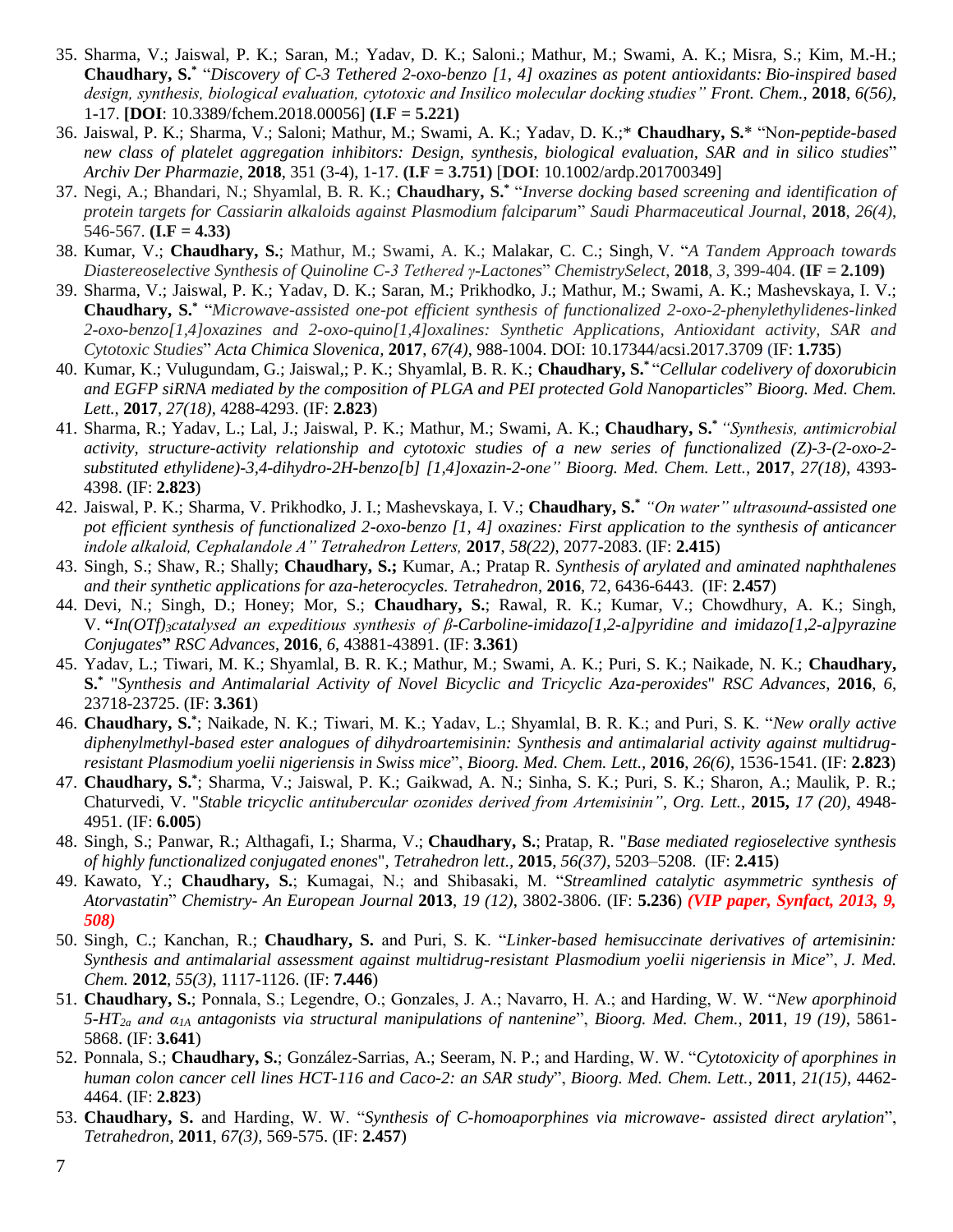- 54. Pecic, S.; Makkar, P.; **Chaudhary, S.**; Reddy, B. V.; Navarro, H. A.; and Harding, W. W. "*Affinity of aporphines for the human 5-HT2A receptors: Insights from homology modelling and molecular docking studies*", *Bioorg. Med. Chem.*  **2010**, *18 (15)*, 5562-5575. (IF: **3.641**)
- 55. Legendre, O.; Pecic, S.; **Chaudhary, S.**; Zimmerman, S. M.; Fantegrossi, W. E.; and Harding, W. W. "*Synthetic Studies and pharmacological evaluation on the MDMA ("Ecstasy") antagonist nantenine*", *Bioorg. Med. Chem. Lett.*, **2010**, *20(2)*, 628-631. (IF: **2.823**)
- 56. **Chaudhary, S.**; Pecic, S.; Legendre, O.; Navarro, H. A.; and Harding, W. W. "*(±)-Nantenine analogs as antagonists at 5-HT2A receptors: C1 and flexible congeners*", *Bioorg. Med. Chem. Lett.* **2009**, *19*, 2530-2532. (IF: **2.823**)
- 57. **Chaudhary, S.**; Pecic, S.; Legendre, O.; and Harding, W. W. "*Microwave-assisted direct biaryl coupling: First application to the synthesis of aporphines*", *Tetrahedron lett.* **2009**, *50*, 2437-2439. (IF: **2.415**)
- 58. **Chaudhary, S.**; Thomas, V.; Todaro, L.; Legendre, O.; Pecic, S.; and Harding, W. W. "*New drimane sesquiterpenoids from Tidestromia oblongifolia*", *Natural Product Communication*, **2008**, *3 (11)*, 1747-1750. (IF: **0.986**)
- 59. Singh, C.; **Chaudhary, S.**; and Puri, S. K. "*Orally active esters of dihydroartemisinin: Synthesis and antimalarial activity against multidrug-resistant Plasmodium yoelii in mice*", *Bioorg. Med. Chem. Lett.* **2008**, *18(4),* 1436-1441. (IF: **2.823**)
- 60. Singh, C.; **Chaudhary, S.**; Kanchan, R.; and Puri, S. K. "*Conversion of antimalarial drug artemisinin to a new series of tricyclic 1, 2, 4-trioxanes*", *Org. Lett.* **2007**, *9 (21)*, 4327-4329. (IF: **6.005**)
- 61. Singh, C.; **Chaudhary, S.**; and Puri, S. K. "*New orally active artemisinin derivatives with high efficacy against multidrug-resistant malaria in mice*", *J. Med. Chem.* **2006**, *49 (24)*, 7227-7233. (IF: **7.446**)

#### **Patents**

- 1. Singh, C.; **Chaudhary, S.**; and Puri, S. K. "*Novel ester derivatives of dihydroartemisinin as Antimalarials*" Indian Patent, **2012**, Patent No. **253045** A1 20120622 (IN**2006**DE00391). **[Date of Grant: 20 June, 2012]**
- 2. Singh, C.; **Chaudhary, S.**; and Puri, S. K. "*Novel lipophilic ether derivatives of dihydroartemisinin as antimalarials*", Indian Patent, **2010**, Patent No. **271422** A 20100326 (IN **2004**DE00209). **[Date of Grant: 19 Feb, 2016]**

#### **Book Chapters**

- 1. Tiwari, M.K.; and **Chaudhary, S.\*** (**2021**) "*Artemisinin Analogues as a Novel Class of Antimalarial Agents: Recent Developments, Current Scenario and Future Perspectives"* In: Atta-ur-Rahman (Ed.) "**Frontiers in Drug Design and Discovery**" *(FDDD)*, Bentham Science Publishers [Accepted, Under production]
- 2. Yadav, R.K.; and **Chaudhary, S.\* (2021)** "*Microbes/Microbial Enzyme-Catalyzed Synthesis of Natural-Product-Inspired Bioactive Scaffolds/Therapeutics/Molecules: Application in Microbial Industry and Technology*" In: Inamuddin, Rajender Boddula, Mohd. Imran Ahamed and Anish Khan, Editors, (1<sup>st</sup> Ed.) "Application of **Microbes in Environmental and Microbial Biotechnology**", 1<sup>st</sup> Edition, Springer Nature, UK. [Accepted, in press]
- 3. Yadav, R.K.; and **Chaudhary, S.\* (2021)** "*Microwave-Assisted Synthesis of Imidazo[1,2-a]pyridine Class of Bioheterocycles: Green Avenues and Sustainable Developments*." In: Inamuddin, Rajender Boddula, Mohd. Imran Ahamed and Anish Khan, Editors, (1<sup>st</sup> Ed.) "Advances in Green Synthesis: Avenues and Sustainability", Springer Nature, UK. DOI: [https://doi.org/10.1007/978-3-030-67884-5\\_12;](https://doi.org/10.1007/978-3-030-67884-5_12) Book ISBN: 978-3-030-67883-8; Book ID: 492753\_1\_En

#### **International/ National Conferences/ Symposium with proceedings (Abstract published) (Total = 64)**

- 1. Sharma, R.; Chaudhary, S. "Transition-Metal Free  $C(sp^2) C(sp^2)$  Cross Dehydrogenative Coupling: TBPB*promoted, Regioselective, Direct C-3 Benzoylation/Acylation of 2H-Indazoles with Aldehydes/Benzyl Alcohols/Styrenes*" at Virtual International Conference on '*Emerging Trends in Medicinal Chemistry– 2021' (ETMC-2021***)** organized by the Department of Chemistry, S. V. National Institute of Technology (SV NIT), Surat during  $18<sup>th</sup>$  -  $19<sup>th</sup>$  March, 2021.
- 2. Gautam, D.; Chaudhary, S. "*First Row Transition metal-based Symmetrical NCN Pincer Complexes via C*<sub>(sp</sub><sup>2</sup>) -H *Bond Functionalization: Synthesis and its Practical Applications*" **20th -22th Oct, 2020** Abstracts of papers ISBN 978- 5-7944-3566-5 (Page-18-19) All-Russian Scientific Conference with International Participation on "*Organic Chemistry for Agriculture and Medicine 2020*", Faculty of Chemistry, Department of Organic Chemistry, Perm State University, Perm, Russia Federation.
- 3. Sahu, N. K.; **Chaudhary, S.** "*Ultrasound-irradiated, one-pot, efficient synthesis of functionalized novel analogues natural product Cephalandole A: A new class of antimalarial as well as antileishmanial agents*" **20th - 22th Oct, 2020** Abstracts of papers ISBN 978-5-7944-3566-5 (Page-16-17) All-Russian Scientific Conference with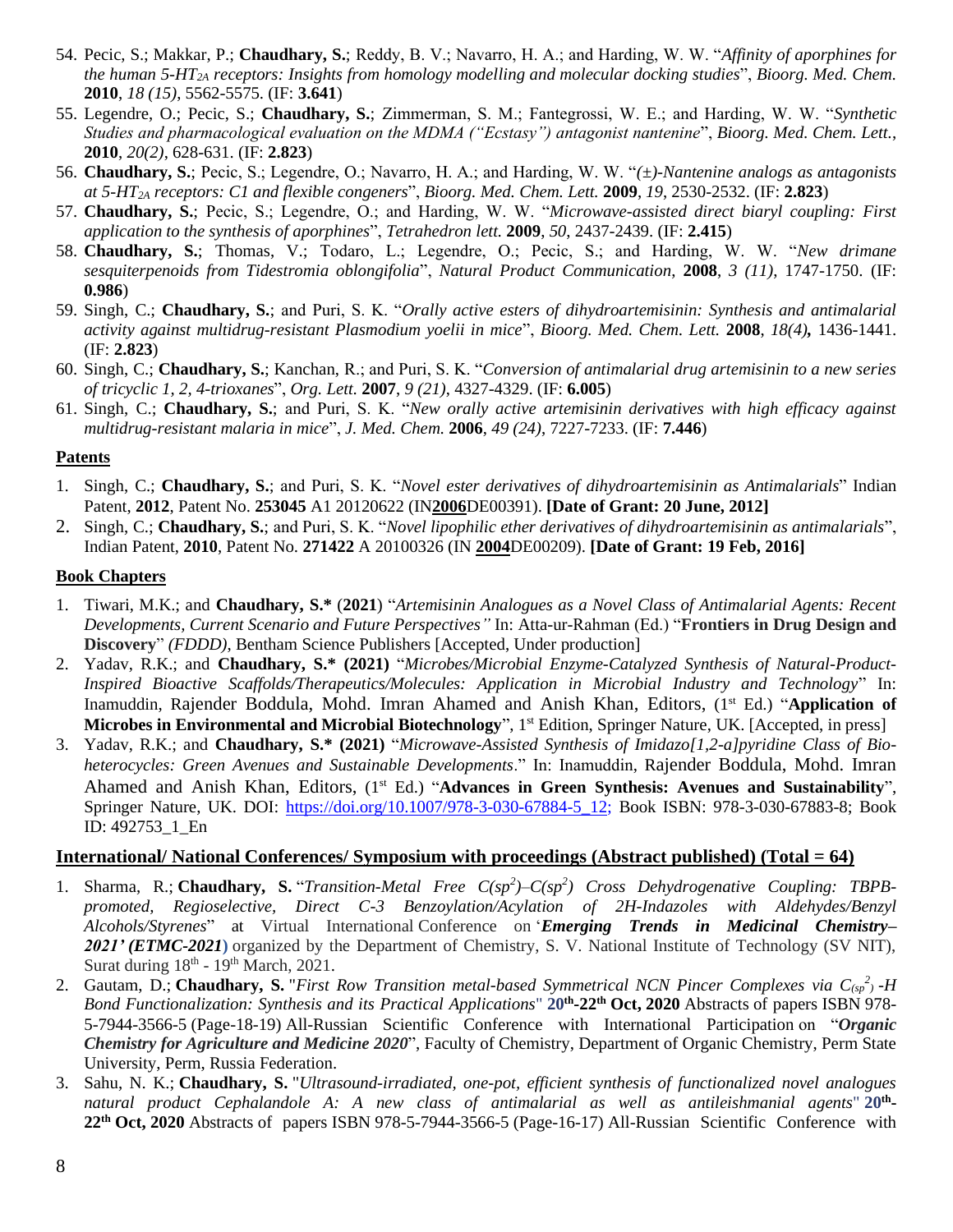International Participation on "*Organic Chemistry for Agriculture and Medicine 2020*", Faculty of Chemistry, Department of Organic Chemistry, Perm State University, Perm, Russia Federation.

- 4. Sharma, R.; Chaudhary, S. "Oxidant-promoted  $C(sp^2) C(sp^2)$  Cross-Dehydrogenative Coupling for the Direct C-3 *Benzoylation of 2H-Indazoles*" **20th -22th Oct, 2020** Abstracts of papers ISBN 978-5-7944-3566-5 (Page-15-16) All-Russian Scientific Conference with International Participation on "*Organic Chemistry for Agriculture and Medicine 2020*", Faculty of Chemistry, Department of Organic Chemistry, Perm State University, Perm, Russia Federation.
- 5. Yadav, R. K.; **Chaudhary, S.** "*Oxidant-Promoted, Rapid, Regioselective Direct C-3 Halogenation of Imidazo[1,2 a]pyridines and their congeners via C(sp 2 )-H Functionalizations*" **20th -22th Oct, 2020** Abstracts of papers ISBN 978-5- 7944-3566-5 (Page-14-15) All-Russian Scientific Conference with International Participation on "*Organic Chemistry for Agriculture and Medicine 2020*", Faculty of Chemistry, Department of Organic Chemistry, Perm State University, Perm, Russia Federation.
- 6. **Chaudhary, S.** "Artemisinin, a Nobel Medicine: A Flourishing Drug in Antimalarial Chemotherapy" **28th - 29th Feb, 2020** International Conference on "*Frontier Areas of Chemistry (ICFAC) 2020"*, Department of Chemistry, School of Physical Sciences, Mahatma Gandhi Central University, Motihari, Bihar-845401, India. (*Oral presentation*)
- 7. Yadav, L.; Shyamlal, B. R. K.; Tiwari, M. K.; **Chaudhary, S.** "A Decarboxylative Transition-Metal-free Facile Synthesis of Indolo[2,1-*a*]isoquinolines and Dibenzopyrrocoline Alkaloids" **28th -29th Feb, 2020** International Conference on "*Frontier Areas of Chemistry (ICFAC) 2020"*, Department of Chemistry, School of Physical Sciences, Mahatma Gandhi Central University, Motihari, Bihar-845401, India.
- 8. Tiwari, M. K.; Shyamlal, B. R. K.; Yadav, L.; **Chaudhary, S.** "Novel functionalized 1,2,4-trioxanes as potent antimalarial and anticancer agents" **28th -29th Feb, 2020** International Conference on "*Frontier Areas of Chemistry (ICFAC) 2020"*, Department of Chemistry, School of Physical Sciences, Mahatma Gandhi Central University, Motihari, Bihar-845401, India.
- 9. Shyamlal, B. R. K.; Yadav, L.; Tiwari, M. K.; **Chaudhary, S.** "(*Z*)-3-benzylideneisobenzofuran-1(3*H*)-ones as Highly Potent antioxidants and Antiplatelet agents: Synthesis, Bioevaluation, SAR and Docking Studies" 28<sup>th</sup>-**29th Feb, 2020** International Conference on "*Frontier Areas of Chemistry (ICFAC) 2020"*, Department of Chemistry, School of Physical Sciences, Mahatma Gandhi Central University, Motihari, Bihar-845401, India.
- 10. Sharma, R.; Tiwari, M.K.; **Chaudhary, S.** "Weak Bases-Mediated Metal Free A<sup>3</sup> Coupling Reaction for the Synthesis of Propargylamines" **26th -29th Feb, 2020** (Poster No. 70) International Conference on "Recent Trends in Catalysis", Department of Chemistry, NIT Calicut, Kerala, India.
- 11. Yadav, R. K.; **Chaudhary, S.** "Oxidant-Promoted Selective C-3 Hydroxylation of Imidazole-based heterocycles *via*  $C_{(sp)}$ -H bond Activation"  $26$ <sup>th</sup>-29<sup>th</sup> Feb, 2020 (Poster No. 71) International Conference on "Recent Trends in Catalysis", Department of Chemistry, NIT Calicut, Kerala, India.
- 12. Sahu, N.K.; **Chaudhary, S.** "Organocatalytic, Regioselective, Modified Guareschi–Thorpe Synthesis of Indole-based alicyclic [b]-fused pyridines" **26th -29th Feb, 2020** (Poster No. 72) International Conference on "Recent Trends in Catalysis", Department of Chemistry, NIT Calicut, Kerala, India.
- 13. Yadav, L.; Kumar, K.; Shyamlal, B. R. K.; **Chaudhary, S.** "Efficient antibacterial and low cytotoxic potential of Silver nanoparticles produced instantaneously using dimeric gallate" **15th -18th May, 2019** Abstracts of papers ISBN 978-5-7944-3288-6 (Page-10) International Conference on "Polycarbonyl compounds 2019 dedicated to the 85th anniversary of Yu. S. Andrejchikov", Faculty of Chemistry, Department of Organic Chemistry, Perm State University, Perm, Russia Federation.
- 14. Tiwari, M. K.; Yadav, L.; Shyamlal, B. R. K.; **Chaudhary, S.** "Transition Metal-Free Terminal Alkyne Activation: A Rapid Access to Pharmaceutically Privileged Scaffolds" **15th -18th May, 2019** Abstracts of papers ISBN 978-5-7944- 3288-6 (Page-11) International Conference on "Polycarbonyl compounds 2019 dedicated to the 85th anniversary of Yu. S. Andrejchikov", Faculty of Chemistry, Department of Organic Chemistry, Perm State University, Perm, Russia Federation.
- 15. Sahu, N. K.; Jaiswal, P. K.; Sharma, V.; Mathur, M.; and **Chaudhary, S**. "Novel 2-(3-indolo)-pyridine fused heterocycles as a new class of antifungal agents: Design, synthesis, structure-activity relationship and in silico molecular docking studies" **15th -18th May, 2019** Abstracts of papers ISBN 978-5-7944-3288-6 (Page-12) International Conference on "Polycarbonyl compounds 2019 dedicated to the 85th anniversary of Yu. S. Andrejchikov", Faculty of Chemistry, Department of Organic Chemistry, Perm State University, Perm, Russia Federation.
- 16. Shyamlal, B. R. K.; Kumar, K.; Gupta, A.; Mathur, M.; Swami, A. K.; **Chaudhary, S.** "Efficacious fungicidal potential of composite derived from nano-aggregates of Cu-Diclofenac complexes and ZnO nanoparticles" **15th - 18th May, 2019** Abstracts of papers ISBN 978-5-7944-3288-6 (Page-13) International Conference on "Polycarbonyl compounds 2019 dedicated to the 85th anniversary of Yu. S. Andrejchikov", Faculty of Chemistry, Department of Organic Chemistry, Perm State University, Perm, Russia Federation.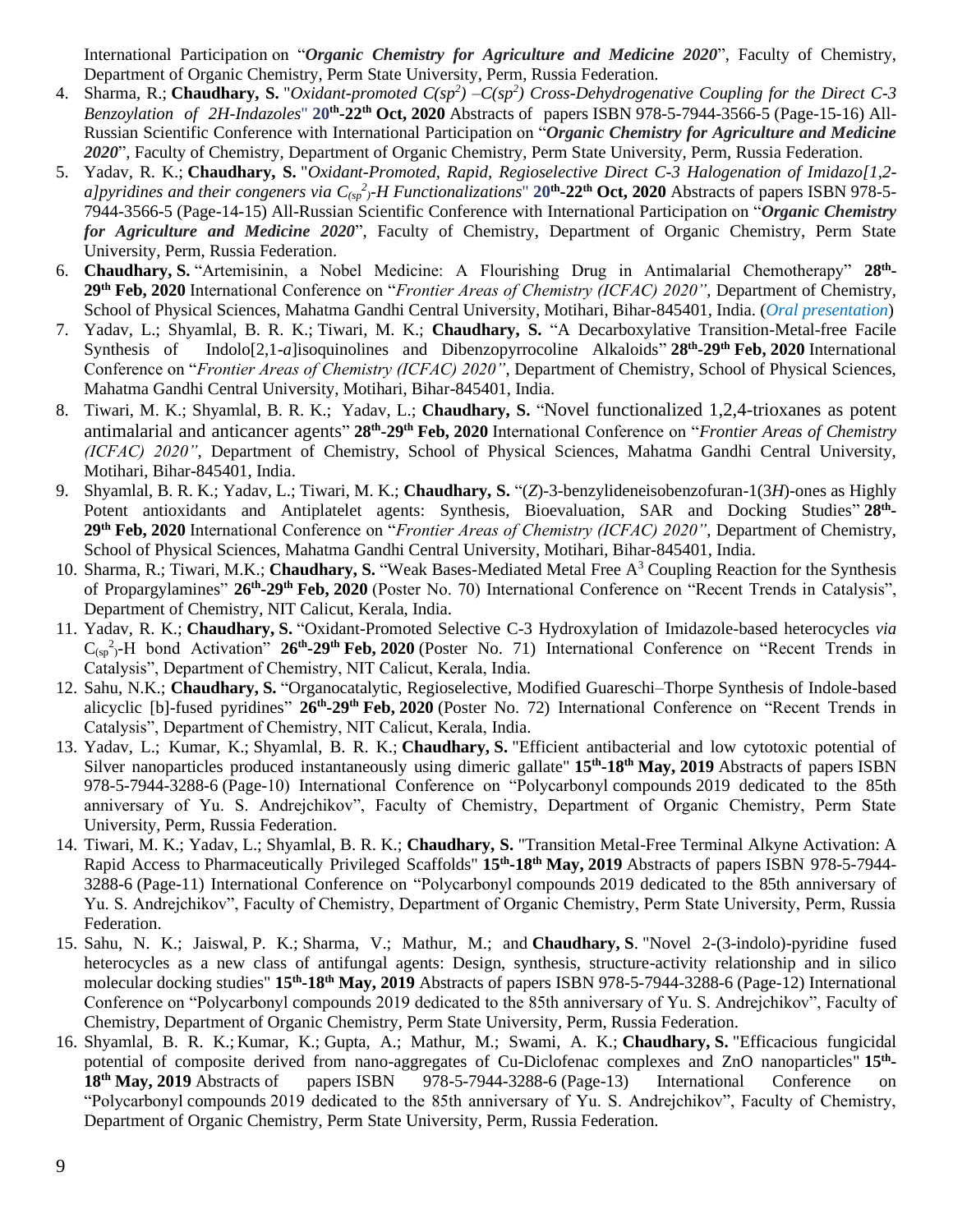- 17. Sharma, R.; Yadav, L.; **Chaudhary, S.** "One-pot Chemo/Regio-Selective Synthesis of a Library of Functionalized Spirooxindole from Nitrostyrene as starting materials: An attempt towards potential anticancer agents" 15<sup>th</sup>-**18th May, 2019** Abstracts of papers ISBN 978-5-7944-3288-6 (Page-15) International Conference on "Polycarbonyl compounds 2019 dedicated to the 85th anniversary of Yu. S. Andrejchikov", Faculty of Chemistry, Department of Organic Chemistry, Perm State University, Perm, Russia Federation.
- 18. Sharma, R.; Yadav, L.; Lal, J.; Mathur, M.; Swami, A. K.; **Chaudhary, S.** *"*Synthesis of a new series of 5'-(indoline-2-ylmethyl)-3'-(4-methylbenzoyl)-4'-(p tolyl)spiro[indoline-3,2'-pyrrolidin]-2-ones via 1,3-dipolar cycloaddition: xray crystal structure, SAR and biological evaluation"  $16<sup>th</sup> - 18<sup>th</sup>$  May, 2018 Abstracts of papers ISBN 978-5-7944-3095-0 (Page-55) International Conference on "100 Years of Development of Chemistry: From Synthesis of Polyethylene to Stereodivergence", Department of Organic Chemistry, Perm State University, Perm, Russia Federation.
- 19. Shyamlal, B. R. K.; Yadav, L.; Tiwari, M. K.; Kumar, K.; **Chaudhary S.** "Microwave-assisted synthesis of chomoaporphines as potent anticancer and antimalarial agents" 16<sup>th</sup>-18<sup>th</sup> May, **2018** Abstracts of papers ISBN 978-5-7944-3095-0 (Page-58) International Conference on "100 Years of Development of Chemistry: From Synthesis of Polyethylene to Stereodivergence", Department of Organic Chemistry, Perm State University, Perm, Russia Federation.
- 20. Tiwari, M. K.; Yadav, L.; Shyamlal, B. R. K.; **Chaudhary, S.** "Transition metal-free direct coupling of aldehydes with terminal alkynes: A fast, convenient process for the synthesis of propargylic alcohols" 16<sup>th</sup>-18<sup>th</sup> May, 2018 Abstracts of papers ISBN 978-5-7944-3095-0 (Page-59) International Conference on "100 Years of Development of Chemistry: From Synthesis of Polyethylene to Stereodivergence", Department of Organic Chemistry, Perm State University, Perm, Russia Federation.
- 21. Yadav, L.; Tiwari, M. K.; Shyamlal, B. R. K.; Rawat, N.; **Chaudhary, S.** "One-pot chemo/regio-selective generation of library of functionalized spirooxindoles/pyrrolidines from naturally occurring chalcones as potential anti-tyrosinase agents" 16<sup>th</sup>-18<sup>th</sup> May, 2018 Abstracts of papers ISBN 978-5-7944-3095-0 (Page-60) International Conference on "100 Years of Development of Chemistry: From Synthesis of Polyethylene to Stereodivergence", Department of Organic Chemistry, Perm State University, Perm, Russia Federation.
- 22. Yadav, R. K.; **Chaudhary S.** "Metal-free, solvent free direct hydroxylation of imidazo [1, 2-*a*] pyridines via C (sp<sup>2</sup> )- H activation: Synthesis, chemistry and its applications"  $16<sup>th</sup> - 18<sup>th</sup>$  May, 2018 Abstracts of papers ISBN 978-5-7944-3095-0 (Page-61) International Conference on "100 Years of Development of Chemistry: From Synthesis of Polyethylene to Stereodivergence", Department of Organic Chemistry, Perm State University, Perm, Russia Federation.
- 23. Jaiswal, P. K.; Sharma, V.; Prikhodko, J. I.; Mashevskaya, I. V.; **Chaudhary, S.** *"On water" ultrasound-assisted one pot efficient synthesis of functionalized 2-oxo-benzo [1, 4] oxazines: First application to the synthesis of anticancer*  indole alkaloid, Cephalandole A" 15<sup>th</sup>-20<sup>th</sup> July, 2017 Abstracts of papers ISBN No. 978-5-7944-2925-1 (PP-01) International Conference on "*The study of the biological activities heterocycles with the purpose of creating innovative medicines*", Department of Organic Chemistry, Perm State University, Perm, Russia Federation.
- 24. Sharma, V.; Jaiswal, P. K.; Saran, M.; Prikhodko, J. I.; Mathur, M.; Swami, A. K.; Mashevskaya, I. V.; **Chaudhary, S.** *An Efficient MW-Assisted, Green Synthesis of Functionalized 2-oxo-3,4-dihydro-2H-benzo[1,4]oxazines and 2-oxo-*3,4-dihydroquinoxalines as Potential Antioxidant Agents" 15<sup>th</sup>-20<sup>th</sup> July, 2017 Abstracts of papers ISBN No. 978-5-7944-2925-1 (PP-04) International Conference on "*The study of the biological activities heterocycles with the purpose of creating innovative medicines*", Department of Organic Chemistry, Perm State University, Perm, Russia Federation.
- 25. Prikhodko, J. I.; Maslivets, A. N.; Mashevskaya, I. V.; **Chaudhary, S.**; Mathur, M. and Swami, A. K. "*Antifungal and Antibacterial activity of products of reaction between hetareno[E]pyrrole-2,3-diones with 2-aminothiophenols"*  International Conference on "*Current Trends in Chemical Sciences*" held at Department of Organic Chemistry, Perm State University, Perm, Russia on **19th – 21st Oct, 2016.**
- 26. Prikhodko, J. I.; Pchelintseva, D. V.; Maslivets, A. N.; Mashevskaya, I. V.; **Chaudhary, S.**; Mathur, M. and Swami, A. K. "*Substituted Methanobenzo[5.6][1,4]Diazepin[1,7-A]Quinoxalin-1,4,8-Triones, displaying antibacterial activity"* International Conference on "*Current Trends in Chemical Sciences*" held at Department of Organic Chemistry, Perm State University, Perm, Russia on **19th – 21st Oct, 2016.**
- 27. Lal, J.; **Chaudhary, S.** *"Synthesis of Symmetrical NCN Pincer Complexes of First Row Transition Metals: An Attempt towards C-H (Sp<sup>2</sup> ) Bond Functionalization" National Conference on* "Organic Chemistry in Sustainable Development: Recent Advances and Future Challenges" (**OCSD-2016)** 30-31 Aug, 2016 Abstract of papers at Department of Chemistry, Birla Institute of Science and Technology (BITS) Pilani, Pilani, India.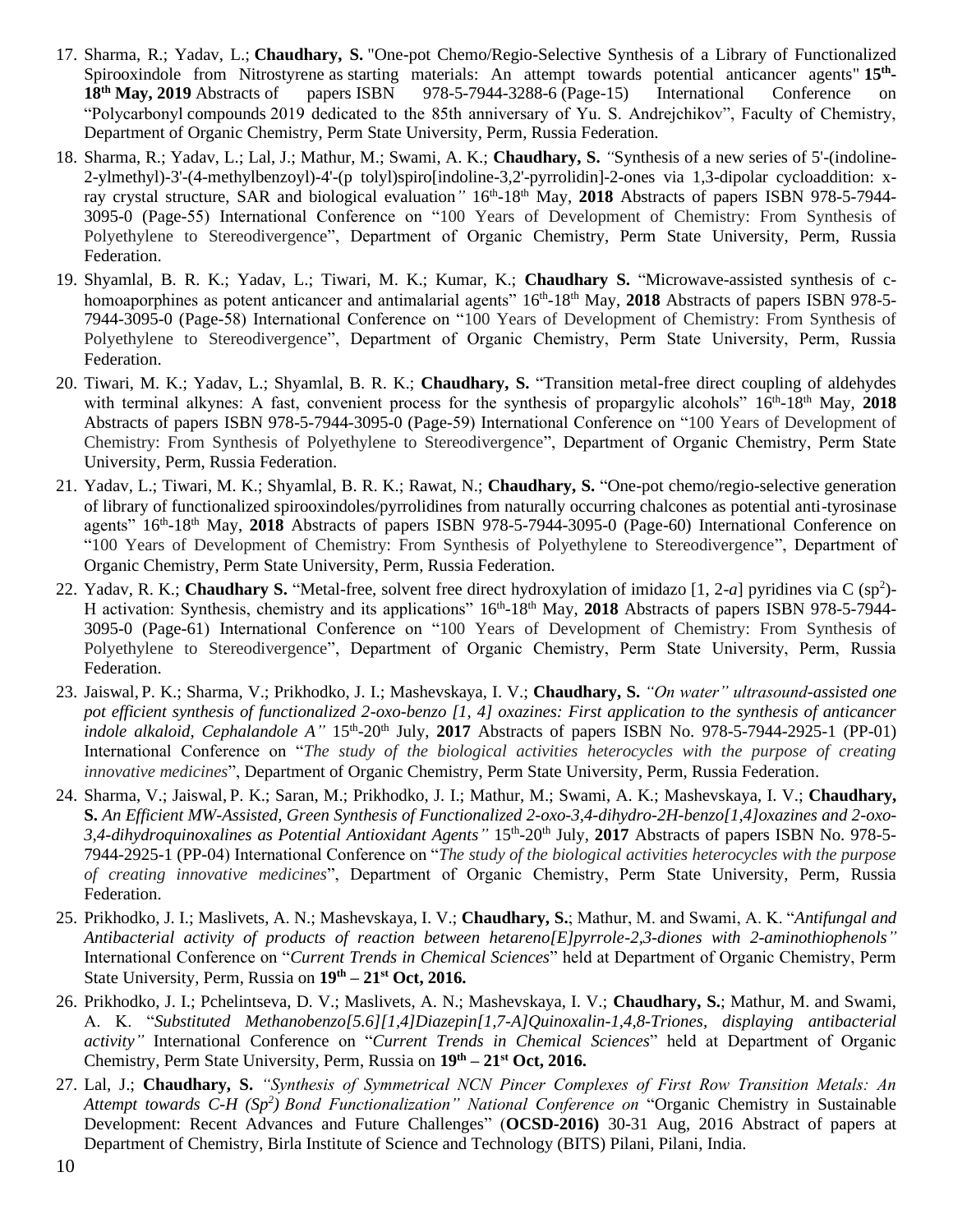- 28. Sharma, R.; Lal, J.; **Chaudhary, S.** *"Microwave-assisted synthesis and antimicrobial activity of novel 2-oxobenzo-[1, 4]-oxazine analogues" National Conference on* "Organic Chemistry in Sustainable Development: Recent Advances and Future Challenges" (**OCSD-2016)** 30-31 Aug, 2016 Abstract of papers at Department of Chemistry, Birla Institute of Science and Technology (BITS) Pilani, Pilani, India.
- 29. Yadav, L.; Tiwari, M. K.; Shyamlal, B. R. K.; Mathur, M.; Swami, A. K.; Puri, S. K.; Naikade, N. K.; Chaudhary, S. "*Synthesis and Antimalarial Activity of Novel Bicyclic and Tricyclic Aza-peroxides*" *ChemInform*, **2016**, *47(28)*, 215.
- 30. Singh, S.; Panwar, R.; Althagafi, I.; Sharma, V.; **Chaudhary, S.**; Pratap, R. "*Base mediated regioselective synthesis of highly functionalized conjugated enones*" *ChemInform*, **2015**, *47(1)*, 148.
- 31. Yadav, L.; Tiwari, M. K.; Bharti Shyamlal, R. K. and **Chaudhary, S.** (Nov, **2015**), "*New Piperazine-based*  Organocatalysis for Intramolecular Direct Arylation Reactions" 23<sup>rd</sup>-25<sup>th</sup> Nov, 2015 Abstracts of papers ISBN No. 978-93-84869-93-9 (PP-100) International Conference on "*Current Challenges in Drug Discovery Research CCDDR-2015*", MNIT Jaipur-302017, Rajasthan, India.
- 32. Yadav, L.; Tiwari, M. K.; Bharti Shyamlal, R. K.; Mathur, M.; Swami, A. K.; Naikade, N. K. and **Chaudhary, S.**  (Nov, **2015**), "*Novel 1, 2-dioxa-4-aza-indenones and 1, 2-dioxa-4-aza-fluorenones: Synthesis and their in*  vitro Antimalarial Activity" 23<sup>rd</sup>-25<sup>th</sup> Nov, 2015 Abstracts of papers ISBN No. 978-93-84869-93-9 (PP-101) International Conference on "*Current Challenges in Drug Discovery Research CCDDR-2015*", MNIT Jaipur-302017, Rajasthan, India.
- 33. Tiwari, M. K.; Yadav, L.; Bharti Shyamlal, R. K. and **Chaudhary, S.** (Nov, **2015**), "*Development of New Organo*catalysed Intermolecular Direct Arylation of Arenes with haloarenes/ halo-heteroarenes" 23<sup>rd</sup>-25<sup>th</sup> Nov, 2015 Abstracts of papers ISBN No. 978-93-84869-93-9 (PP-114) International Conference on "*Current Challenges in Drug Discovery Research CCDDR-2015*", MNIT Jaipur-302017, Rajasthan, India.
- 34. Tiwari, M. K.; Naikade, N. K.; Puri, S.K.; Singh, C. and **Chaudhary, S.** (Nov, **2015**), "*New Orally Active Diphenylmethyl-based Ester Analogues of Dihydroartemisinin: Synthesis and Antimalarial Assessment*  against multidrug-resistant Plasmodium Yoelii Nigeriensis in Swiss mice" 23<sup>rd</sup>-25<sup>th</sup> Nov, 2015 Abstracts of papers ISBN No. 978-93-84869-93-9 (PP-115) International Conference on "*Current Challenges in Drug Discovery Research CCDDR-2015*", MNIT Jaipur-302017, Rajasthan, India.
- 35. Tiwari, M. K.; Naikade, N. K.; Puri, S.K. and **Chaudhary, S.** (Nov, **2015**), "*Synthesis & Antimalarial activity of*  novel Artemisinin-1, 2, 4-Trioxane hybrids" 23<sup>rd</sup>-25<sup>th</sup> Nov, 2015 Abstracts of papers ISBN No. 978-93-84869-93-9 (PP-116) International Conference on "*Current Challenges in Drug Discovery Research CCDDR-2015*", MNIT Jaipur-302017, Rajasthan, India.
- 36. Jaiswal, P. K. and **Chaudhary, S.** (Nov, **2015**), "*Organocatalytic, Natural Product Inspired C-C bond forming*  domino approaches: Application towards the synthesis of bioactive heterocycles" 23<sup>rd</sup>-25<sup>th</sup> Nov, 2015 Abstracts of papers ISBN No. 978-93-84869-93-9 (SIL-48) International Conference on "*Current Challenges in Drug Discovery Research CCDDR-2015*", MNIT Jaipur-302017, Rajasthan, India.
- 37. Jaiswal, P. K.; Sharma, V. and **Chaudhary, S.** (Nov, **2015**), "*Development of highly efficient one pot green synthetic protocol for the construction of benzo [1, 4] oxazin-2-one incorporated novel Antiplatelet agents*" 23rd -25th Nov, 2015 Abstracts of papers ISBN No. 978-93-84869-93-9 (PP-128) International Conference on "*Current Challenges in Drug Discovery Research CCDDR-2015*", MNIT Jaipur-302017, Rajasthan, India.
- 38. Jaiswal, P. K.; Sharma, V.; Gaikwad, A. N.; Sinha, S. K.; Puri, S. K.; Sharon, A.; Maulik, P. R.; Chaturvedi, V. and **Chaudhary, S.** (Nov, **2015**), "*An expedient Synthesis of Stable Tricyclic Antitubercular Ozonides*  Derived from Artemisinin<sup>"</sup> 23<sup>rd</sup>-25<sup>th</sup> Nov, 2015 Abstracts of papers ISBN No. 978-93-84869-93-9 (PP-129) International Conference on "*Current Challenges in Drug Discovery Research CCDDR-2015*", MNIT Jaipur-302017, Rajasthan, India.
- 39. Bharti Shyamlal, R. K.; Yadav, L.; Tiwari, M. K. and **Chaudhary, S.** (Nov, **2015**), "*Silver-Catalysed Highly Regio-selective modified Castro-Stephens Reaction: Application to the Synthesis of Substituted-*Isocoumarins" 23<sup>rd</sup>-25<sup>th</sup> Nov, 2015 Abstracts of papers ISBN No. 978-93-84869-93-9 (PP-80) International Conference on "*Current Challenges in Drug Discovery Research CCDDR-2015*", MNIT Jaipur-302017, Rajasthan, India.
- 40. Bharti Shyamlal, R. K.; Yadav, L.; Tiwari, M. K.; Mathur, M.; Swami, A. K.; and **Chaudhary, S.** (Nov, **2015**), "Synthesis of Novel Dimeric Aporphines and their Acetylcholinesterase Inhibitory Activity" 23<sup>rd</sup>-25<sup>th</sup> Nov,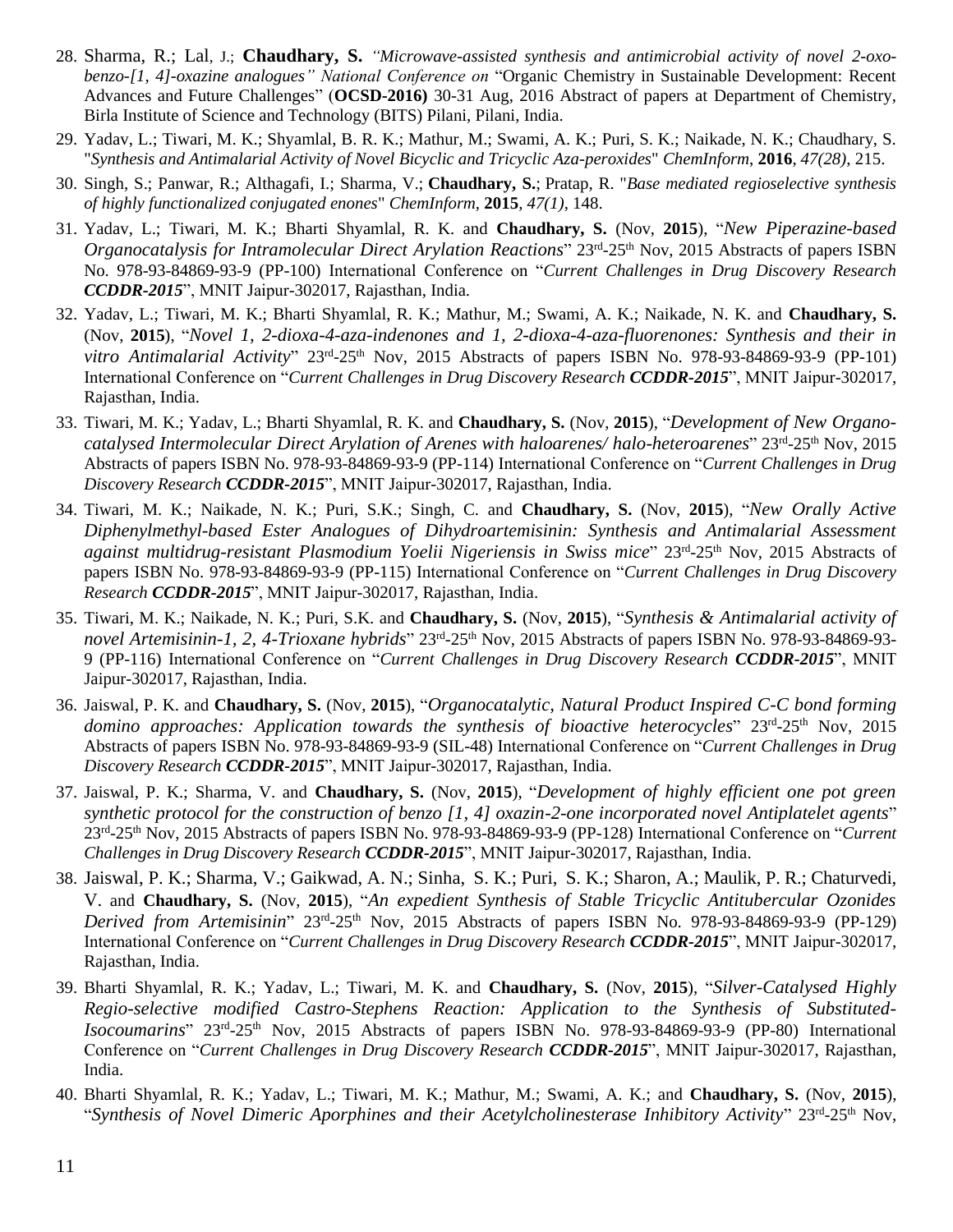2015 Abstracts of papers ISBN No. 978-93-84869-93-9 (PP-81) International Conference on "*Current Challenges in Drug Discovery Research CCDDR-2015*", MNIT Jaipur-302017, Rajasthan, India.

- 41. Sharma, R.; Jaiswal, P. K. and **Chaudhary, S.** (Nov, **2015**), "*A metal free domino approach towards the microwave assisted direct synthesis of novel 2-oxo-benzo-(1, 4)-oxazine analogues as potential*  antimicrobial agents" 23<sup>rd</sup>-25<sup>th</sup> Nov, 2015 Abstracts of papers ISBN No. 978-93-84869-93-9 (PP-151) International Conference on "*Current Challenges in Drug Discovery Research CCDDR-2015*", MNIT Jaipur-302017, Rajasthan, India.
- 42. Sharma, R.; Jaiswal, P. K. and **Chaudhary, S.** (Nov, **2015**), "*A new insight towards the development of green synthetic protocol for Chalcone derived pharmaceutically demanding N-heterocycles and their biological*  activity evaluation" 23<sup>rd</sup>-25<sup>th</sup> Nov, 2015 Abstracts of papers ISBN No. 978-93-84869-93-9 (PP-152) International Conference on "*Current Challenges in Drug Discovery Research CCDDR-2015*", MNIT Jaipur-302017, Rajasthan, India.
- 43. Sharma, V.; Jaiswal, P. K. and **Chaudhary, S.** (Nov, **2015**), "*Studies towards Benzo (1, 4) oxazine-2-one based*  novel antifungal agents: Design, Synthesis and their in vitro antifungal activities" 23<sup>rd</sup>-25<sup>th</sup> Nov, 2015 Abstracts of papers ISBN No. 978-93-84869-93-9 (PP-181) International Conference on "*Current Challenges in Drug Discovery Research CCDDR-2015*", MNIT Jaipur-302017, Rajasthan, India.
- 44. Sharma, V.; Jaiswal, P. K. and **Chaudhary, S.** (Nov, **2015**), "*Microwave-assisted green synthesis of novel*  functionalized Benzo (1, 4) oxazine analogues and their Anti-oxidant activity" 23<sup>rd</sup>-25<sup>th</sup> Nov, 2015 Abstracts of papers ISBN No. 978-93-84869-93-9 (PP-182) International Conference on "*Current Challenges in Drug Discovery Research CCDDR-2015*", MNIT Jaipur-302017, Rajasthan, India.
- 45. *Poster presentation*, Sharma, V.; Jaiswal, P. K.; Prikhodko, J. I.; Mathur, M.; Swami, A. K.; Mashevskaya, I. V.; and **Chaudhary, S.** (PP-235)"*Microwave-assisted synthesis of five-membered 2,3-dioxo-heterocycles and their antifungal, anti-bacterial and anti-oxidant activity evaluation*", N*ational conference on "Frontiers at the Chemistry-*Allied Interface" (FCASI-2015), 13<sup>th</sup>-14<sup>th</sup> March, 2015, Centre of Advanced Study, Department of Chemistry, University of Rajasthan, Jaipur-302017, India.
- 46. *Poster presentation*, Jaiswal, P. k.; **Chaudhary, S.**; and Samanta, S. (PP-234) "*A novel C-C bond forming domino approach for the direct synthesis of highly substituted tetrahydrocarbazoles and carbazoles under organocatalytic environment*", N*ational conference on "Frontiers at the Chemistry-Allied Sciences Interface (FCASI-2015)*, 13th -14th March, **2015**, Centre of Advanced Study, Department of Chemistry, University of Rajasthan, Jaipur-302017, India.
- 47. **Chaudhary, S.** (27 Feb, **2015**) "*An enantioselective synthesis of an anti-hypercholesterolemic drug atorvastatin calcium (Lipitor) via direct catalytic asymmetric aldol reaction of thioamides*", *21st ISCB international conference* (ISCBC *2015*)-*Current trends in drug discovery and developments*, CSIR-Central Drug Research Institute, Lucknow, India.
- 48. *Poster presentation*, Pradeep k. Jaiswal, **Chaudhary, S.**; and Sampak Samanta (27 Feb, **2015**) "*An organocatalytic novel C-C bond forming approach for the direct synthesis of highly substituted tetrahydrocarbazoles and carbazoles*", *21st ISCB international conference* (ISCBC *2015*)-*Current trends in drug discovery and developments*, CSIR-Central Drug Research Institute, Lucknow, India.
- 49. *Poster presentation*, **Chaudhary, S.**; Naikade, N. K. & Singh, C. (26 Sep, **2014**) "*<sup>1</sup>O2-Mediated Photo-oxygenation Ene Reaction on Artemisinin-Linked Allyl Alcohols: An Efficient methodology to Generate Antimalarial Artemisinin-1,2,4-Trioxane hybrid*", *3 rd international conference on Advanced oxidation Process* (AOP *2014*), East end Hotel, Munnar, Organized by Mahatma Gandhi University, Kottayam, Kerala, India
- 50. *Poster presentation*, **Chaudhary, S.**; Puri, S. K. & Singh, C. (Mar, **2014**) "*Novel seco-artemisinin analogues: Design, synthesis and in vivo antimalarial assessment in search for putative antimalarial structural motif via pruning of artemisinin framework*", *20th ISCBC international conference on Chemistry and Medicinal Plants in Translational Medicine for Healthcare* (*ISCBC 2014*), Dept. of Chemistry, University of Delhi, India.
- 51. **Chaudhary, S.** and Harding, W. W. (December, **2012**), "*Microwave-Assisted Direct Arylation for the Synthesis of Novel Aporphines as 5-HT2a and α1A Receptor Antagonist*" Abstracts of papers "Chemistry for a Sustainable future" International workshop on Green Chemistry, Jaipur, Rajasthan, India.
- 52. *Poster presentation*, **Chaudhary, S.** "*Frontiers of medicinal science*" 8th AFMC International medicinal chemistry symposium (AIMECS), **Nov-Dec, 2011**, Tokyo, JAPAN.
- 53. *Poster presentation*, **Chaudhary, S.** "*Chembiomolecular Science: at the frontier of Chemistry and Biology*", The Uehara memorial foundation international symposium, (June, **2011**), Tokyo, JAPAN.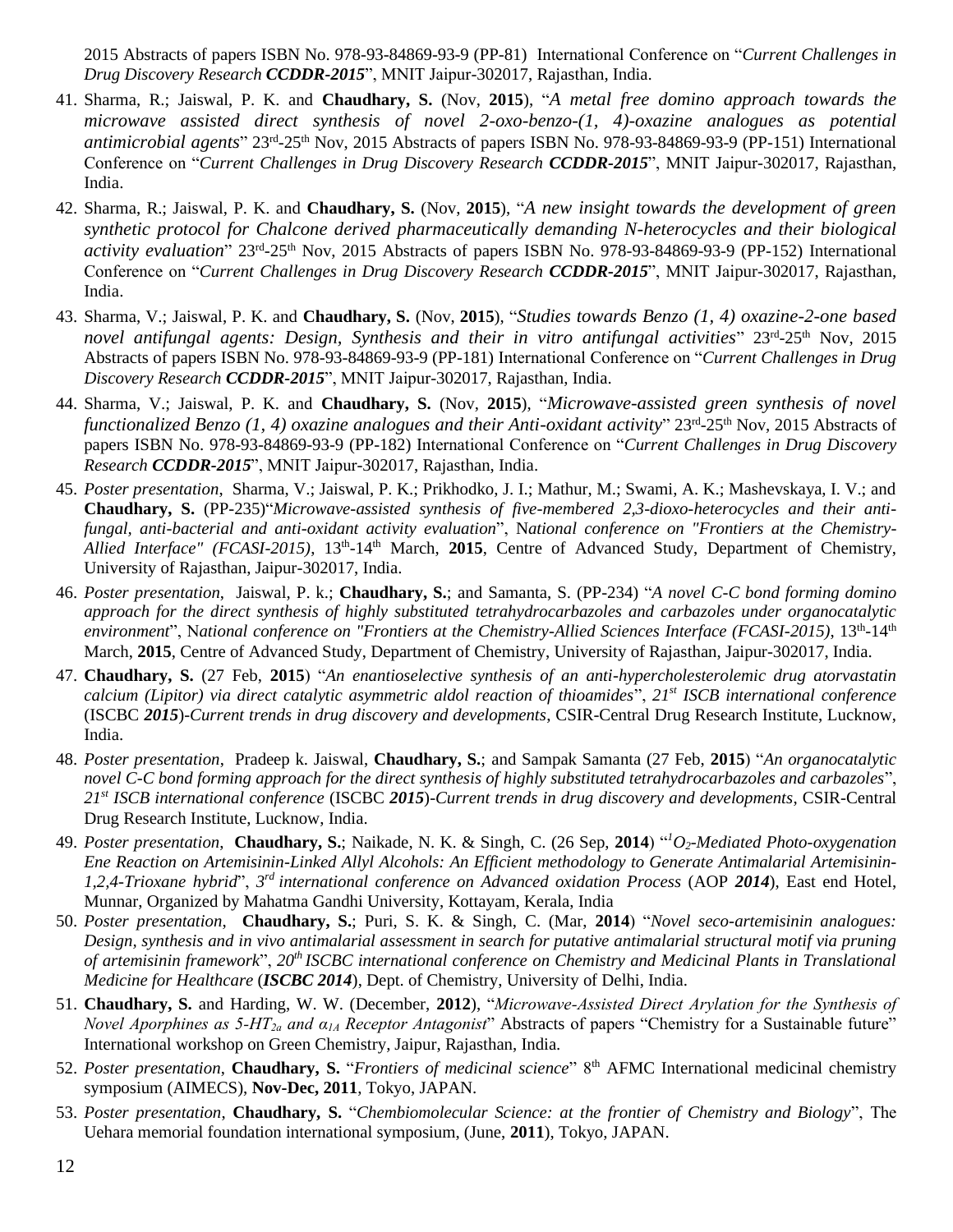- 54. Legendre, O.; Pecic, S.; **Chaudhary, S.**; Zimmerman, S. M.; Fantegrossi, W. E.; and Harding, W. W. "*Synthetic Studies and pharmacological evaluation on the MDMA ("Ecstasy") antagonist nantenine*" *ChemInform*, **2010**, *41(25)*, 175.
- 55. **Chaudhary, S.** and Harding, W. W. (August **2010**), "*Synthesis of homoaporphines via microwave-assisted direct arylation*", Abstracts of papers in Sci Finder and *Poster presentation,* 240th ACS national meetings & expositions, Boston, MA, U.S.A.
- 56. Pecic, S.; **Chaudhary, S.**; Navarro, H. A.; and Harding, W. W. (March, **2010**), "*Nantenine analogs as 5-HT2A receptor antagonists: Synthesis, biological evaluations and receptor docking studies*", Abstracts of papers in Sci Finder and *Poster presentation,* 239th ACS national meetings & expositions, San Francisco, California, U.S.A.
- 57. **Chaudhary, S.**; Pecic, S.; Legendre, O.; and Harding, W. W. (Sep, **2009**), "*Microwave-assisted direct biaryl coupling: First application to the synthesis of Aporphines*" *ChemInform*, **2009**, *40(35)*, 190.
- 58. **Chaudhary, S.** and Harding, W. W. (August, **2009**), "*Application of microwave-assisted direct biaryl coupling reaction for the synthesis of aporphine alkaloids*" Abstracts of papers in Sci Finder and *Poster presentation*, 238th ACS national meetings & expositions, Washington D C, U.S.A.
- 59. Pecic, S.; **Chaudhary, S.**; Legendre, O.; and Harding, W. W. (August, **2008**), "*Development of 5HT2A antagonists based on the aporphine alkaloid nantenine*" Abstracts of papers in Sci Finder & *Poster presentation*, 236th ACS national meetings & expositions, Philadelphia, Pennsylvania, U.S.A.
- 60. *Poster presentation*, **Chaudhary, S.**; Gaikwad, A. N.; Sinha, S.; Chaturvedi, V. Manju, Y. K. and Singh, C. (Feb, 2007) "Artemisinin derived stable ozonides: Synthesis and antitubercular activities", 3<sup>rd</sup> international symposium on current trends in drug discovery research (**CTDDR-2007**), CSIR-Central Drug Research Institute, Lucknow, India.
- 61. *Poster presentation*, **Chaudhary, S.**; Puri, S. K. and Singh, C. (Jan, **2006**) "*Novel orally active C-10α ester analogues of dihydroartemisinin as antimalarials*", *Joint international conference on building bridges, forging bonds for 21stcentury organic chemistry and chemical biology* (*ACS CSIR OCCB-2006*), CSIR-National Chemical Laboratory, Pune India.
- 62. **Chaudhary, S.**; Gaikwad, A. N.; Sinha, S.; Chaturvedi, V. Manju, Y. K. and Singh, C. "*Artemisinin derived stable ozonides: Synthesis and antitubercular activities*", *Med. Chem. Res.*, **2006**, *15* (*1/6*), 246-247. (Impact factor: **1.436**)
- 63. *Poster presentation*, **Chaudhary, S.**; Puri, S. K. & Singh, C. (Feb, **2004**) "*Orally active artemisinin derivatives*", 2nd international symposium on current trends in drug discovery research (**CTDDR-2004**), CSIR-Central Drug Research Institute, Lucknow, India.
- 64. **Chaudhary, S.**; Puri, S. K. and Singh, C. "*Orally active artemisinin derivatives*", *Med. Chem. Res.*, **2004**, *12* (*6/7*), 362. (Impact factor: **1.436**)

#### **Presentations/ Participation in International/National Meetings/ Workshops/ Sponsored Programs**

- 1. Certified and Attended E-seminar on "Research and Ethics" on **8 th July, 2020** Organized by Department f Applied Science, SAGE Institute of Research and Technology, SAGE University, Indore (M.P).
- 2. Participated in International e-Symposium on "Diversification of Indian Agricultures: Ancient to Modern" Organized by School of Agriculture, Suresh Gyan Vihar University, Jaipur from **17-18 June, 2020**.
- 3. Attended 3 days Online National Workshop in Structural Bioinformatics in "*In Silico Techniques in Drug Designing"*, **2020**, Jointly organized by Bioinformatics Centre (SubDIC), Department of Biotechnology, Barkatullah University, Bhopal & Corporate Institute of Pharmacy, Bhopal from **27-29 May, 2020**.
- 4. Attended/Participated in "*Workshop on the Application of Direct Analysis in Real Time Mass Spectroscopy (DART-MS) Techniques*, **2013**, CSIR-CDRI, Lucknow.
- 5. Attended/Participated in "*Brainstorming Conference/Workshop on Science, Technology and Innovation Policy (STI Policy, DST), 2013*" organized by MNIT Jaipur (**30th April, 2013**), India.
- 6. National Workshop attended on "*Modern Sophisticated Instruments*", Indian Institute of Technology, Indore (Feb, **2013)**, India.
- 7. "21st Symposium on optically active compounds" Institute of microbial chemistry, Microbial chemistry research foundation, **Nov, 2011**, Tokyo, JAPAN.
- 8. Workshop attended on "*Responsible conduct of research*", (May, **2010)**, the City University of New York, New York, U.S.A.
- 9. "*Sponsored Program & Funding: CUNY postdoctoral development program*", (April, **2010),** The City University of New York, U.S.A.
- 10. "*Autism: Integrating genes, brain and behavior*" 23rd annual international symposium, (Jan, **2010**), Center for study of gene structure & function, The City University of New York, New York, U.S.A.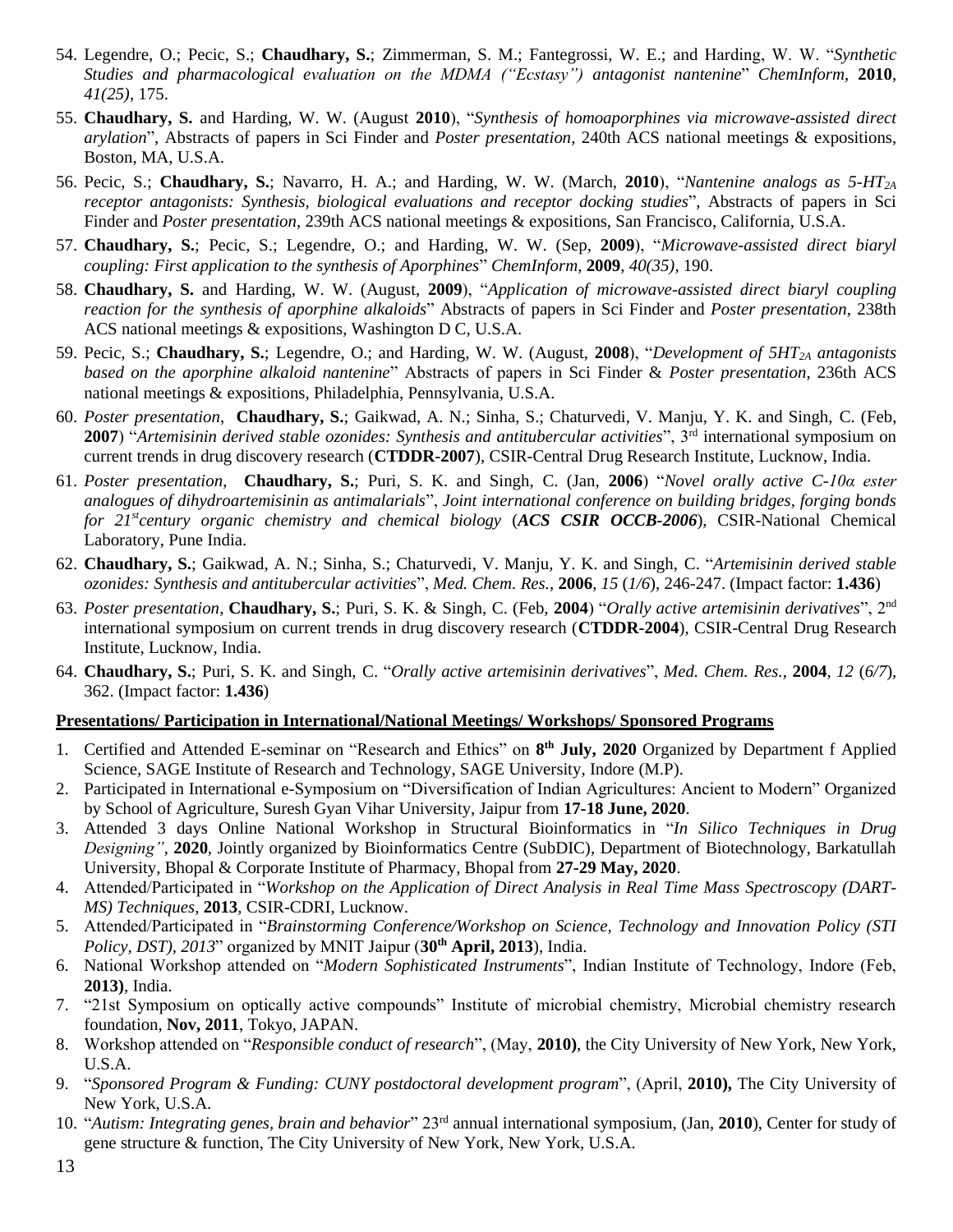- 11. Workshop attended on "*Responsible conduct of research*", (Oct, **2009)**, The City University of New York, New York, U.S.A.
- 12. "*Autism: Integrating genes, brain and behavior*" 22nd Annual International Symposium, (Jan, **2009**), Center for study of gene structure & function, the city university of New York, New York, U.S.A.
- 13. Workshop attended on "*CUNY Postdoc development programme",* (Oct, **2008**), The City University of New York, New York, U.S.A.

#### **Conferences/ Workshops/ Symposia /Short Term Training Programme/ Short Term Course/ Community Development Programme (CDP) / Faculty Development Programme (FDP)/ Invited lectures**

- 1. *SERB-DST Sponsored International Conference* on **"***Current Challenges in Drug Discovery Research***" CCDDR 2015** at Department of Chemistry, MNIT Jaipur on 23-25 Nov, 2015. (**Convener & Organizing Secretary, CCDDR 2015**)
- 2. **"***AIDS Awareness Programme***"** as part of Community Development Programme organized at Department of Chemistry, MNIT Jaipur on 1st Dec, **2014**. (Programme Coordinator)
- 3. **"***CANCER Awareness Programme***"** as part of Community Development Programme organized at Department of Chemistry, MNIT Jaipur on 19th Nov, **2014**. (Programme Coordinator)
- 4. Served as *Programme coordinator* for organizing several "*Invited Lecture*" by eminent expert in the Department of Chemistry, MNIT Jaipur from **2013**-**2018**.

#### **Invited Talks/ Plenary lecture/ Chaired Session**

- 1. **ONLINE CHAIRED SESSION** at Virtual International Conference on '*Emerging Trends in Medicinal Chemistry–2021' (ETMC-2021***)** organized by the Department of Chemistry, S. V. National Institute of Technology (SV NIT), Surat on  $18<sup>th</sup>$  -  $19<sup>th</sup>$  March, 2021.
- 2. **ONLINE** Invited Lecture on "*Transition-Metal-Free/Oxidant-Promoted*  $C_{(sp)}^2$ -H Bond Activation/ *Functionalization Reactions: Chemistry and Practical Approaches towards Bioactive Heterocycles*" at Virtual International Conference on '*Emerging Trends in Medicinal Chemistry–2021' (ETMC-2021***)** organized by the Department of Chemistry, S. V. National Institute of Technology (SV NIT), Surat during 18<sup>th</sup> -19<sup>th</sup> March, 2021.
- 3. **ONLINE Invited Lecture** on "*Learning and Teaching Online in Indian Education System During Covid-19 Pandemic: An Overview*" at V Prikamsky congress of Chemistry Teachers "*Continuous chemical education- trends*  and directions of developments" held on 5<sup>th</sup> Nov, 2020 at the Faculty of Chemistry, Perm State University, Perm, Russia on **5 th Nov, 2020 [12:00 Noon to 12:45 PM]**.
- 4. **ONLINE Invited Lecture** on "*Transition Metal-Free Direct Coupling of Aldehydes with Terminal Alkynes: An Efficient Process for the Synthesis of Pharmaceutically Privileged α, β-Unsaturated Ketones (Chalcones) and Propargylic Alcohols*" at the Faculty of Chemistry, Department of Organic Chemistry, Perm State University, Perm, Russia on **30th Oct, 2020 [4:35 PM to 5:20 PM]**.
- 5. **ONLINE Invited Lecture** on "2,3-Bis-(2-pyridyl)Pyrazine as an Efficient Organocatalyst for the Direct  $C_{(sp)}^2$ -H *Arylation of Unactivated Arenes/Heteroarenes*" at the Faculty of Chemistry, Department of Organic Chemistry, Perm State University, Perm, Russia on **30th Oct, 2020 [3:45 PM to 4:30 PM]**.
- 6. **ONLINE Invited Lecture** on "*Novel Functionalized 1,2,4-Trioxanes as Antimalarial and Anticancer agents: Synthesis, Chemistry, Bioevaluation, SAR and in silico studies*" at the Faculty of Chemistry, Department of Organic Chemistry, Perm State University, Perm, Russia on **29th Oct, 2020 [4:35 PM to 5:20 PM]**.
- 7. **ONLINE Invited Lecture** on "*Microwave-Assisted Synthesis of C8-Substituted Methylxanthines via Cross-Dehydrogenative Coupling (CDC) Strategy: Synthesis, Chemistry, Bioevaluation and their Practical Applications*" at the Faculty of Chemistry, Department of Organic Chemistry, Perm State University, Perm, Russia on **29th Oct, 2020 [3:45 PM to 4:30 PM]**.
- 8. **ONLINE Invited Lecture** on "*Novel C-Homoaporphine Analogues: Synthesis, Chemistry, Bioevaluation and their Structure-Activity Relationship studies*" at the Faculty of Chemistry, Department of Organic Chemistry, Perm State University, Perm, Russia on **26th Oct, 2020 [4:35 PM to 5:20 PM]**.
- 9. **ONLINE Invited Lecture** on "*C-3 Tethered isobenzofuran-1(3H)-ones and ortho-Substituted-1H-isochromen-1 ones as Potent Antioxidant and Antiplatelet Agents: Design, Synthesis, Biological Evaluation, SAR and in silico Studies*" at the Faculty of Chemistry, Department of Organic Chemistry, Perm State University, Perm, Russia on **26th Oct, 2020 [3:45 PM to 4:30 PM]**.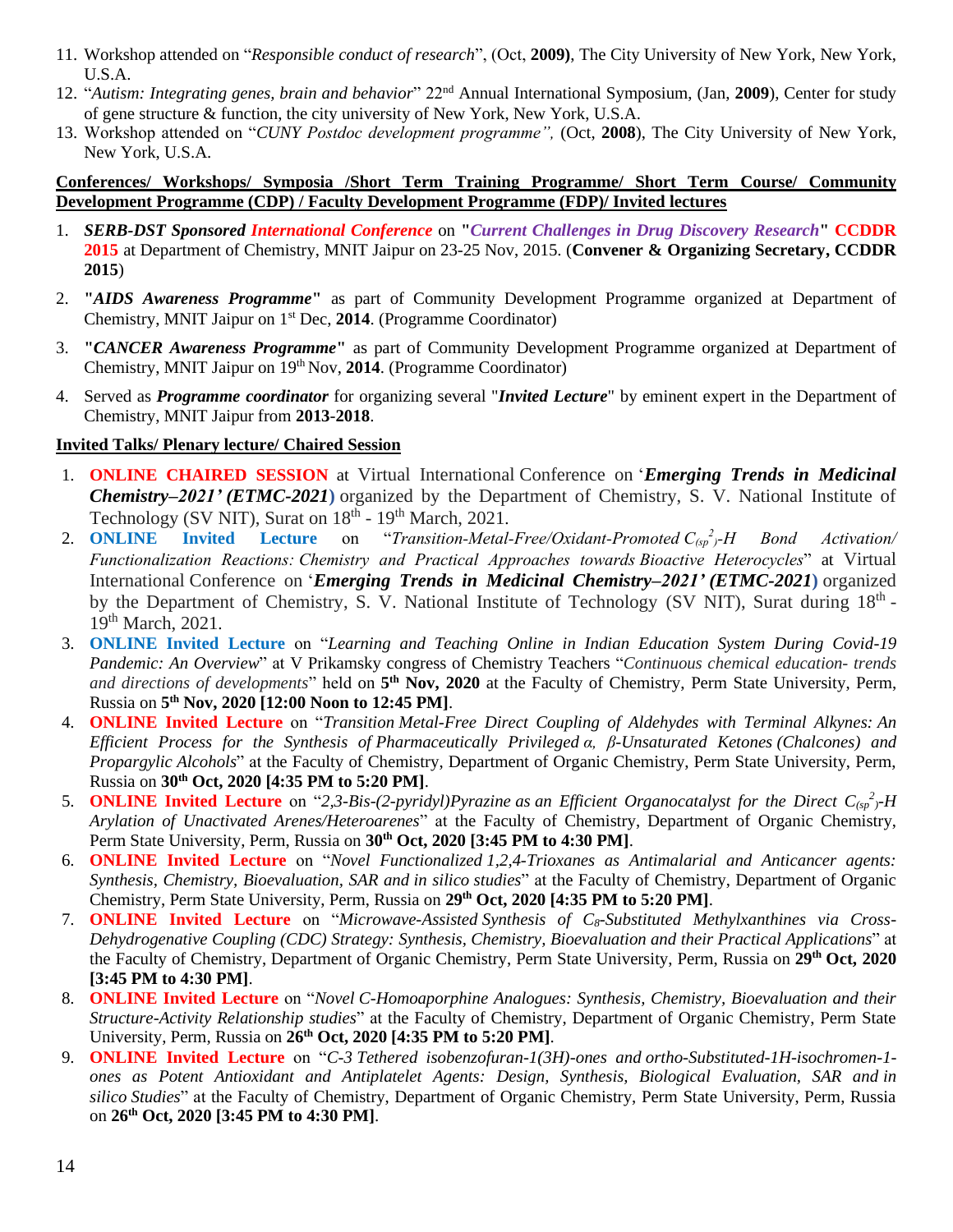- 10. **ONLINE Invited Lecture** on "*Organocatalyzed Decarboethoxy C-N Bond Formation: Application to the Synthesis of Indolo[2,1-a]isoquinoline and Dibenzopyrrocolone Alkaloids*" at All-Russian Scientific Conference with International Participation on "*Organic Chemistry for Agriculture and Medicine*" held on **22 Oct, 2020 [5:00 PM-5:30 PM**] at the Faculty of Chemistry, Department of Organic Chemistry, Perm State University, Perm, Russia on **20th – 22nd Oct, 2020**.
- 11. **ONLINE Invited Lecture** on "*Metal-Free, Oxidant-Promoted, Csp<sup>2</sup> -Csp<sup>3</sup> Cross-Dehydrogenative Coupling: Chemistry and its Practical Application*" at All-Russian Scientific Conference with International Participation on "*Organic Chemistry for Agriculture and Medicine*" held on **22 Oct, 2020 [4:30 PM-5:00 PM]** at the Faculty of Chemistry, Department of Organic Chemistry, Perm State University, Perm, Russia on **20th – 22nd Oct, 2020**.
- 12. **ONLINE Plenary Lecture** on "*Organocatalysis in*  $C_{(sp)}^2$ -*H Bond Activation Reactions: Chemistry and Applications to the Synthesis of Bioactive Heterocycles*" at All-Russian Scientific Conference with International Participation on "*Organic Chemistry for Agriculture and Medicine*" held on **21 Oct, 2020** at the Faculty of Chemistry, Department of Organic Chemistry, Perm State University, Perm, Russia on **20th – 22nd Oct, 2020**.
- 13. "*Metal-Free C-H Bond Activation Reactions: Approach to Access Bioactive Heterocycles via Modifying Guareschi-Thorpe & Favorskii Reactions*" at **28th -29th Feb, 2019** International Conference on "*Frontier Areas of Chemistry (ICFAC) 2020"*, Department of Chemistry, School of Physical Sciences, Mahatma Gandhi Central University, Motihari, Bihar-845401, India.
- 14. **Plenary Lecture** on "*Artemisinin, a Nobel Medicine: A Booming Drug in Antimalarial Chemotherapy*" at *4 th International Conference on Pharmacy and Pharmaceutical Sciences 2019* with the Theme: "*Innovative Approaches, analysis and Developments in Pharmacy and Pharmaceutical Science*" (4<sup>th</sup> ICPPS, 2019) on 14 Dec, **2019** at Bangkok, Thailand from **December 13th - 14th, 2019.**
- 15. "*Exploration of natural product inspired bioactive heterocycles from bench-side to bed-side: A journey towards drug discovery and development.*" on **17 May, 2019** at the Faculty of Chemistry, Department of Organic Chemistry, Perm State University, Perm, Russia on **15 th – 18st May, 2019.**
- 16. "*Development of Organocatalyzed sp2 C-H bond activation reactions: Synthesis, Chemistry, Scope and its practical applications*" on **17 May, 2019** at the Faculty of Chemistry, Department of Organic Chemistry, Perm State University, Perm, Russia on **15 th – 18st May, 2019.**
- 17. "*Ag2O nanoparticle-catalyzed substrate-controlled regioselectivities: Direct access to bioactive 3-ylidenephthalides and isocoumarins*" on **16 May, 2019** at the Faculty of Chemistry, Department of Organic Chemistry, Perm State University, Perm, Russia on **15 th – 18st May, 2019.**
- 18. **Invited Lecture** "*Indian education system: An overview*" at IV Prikamsky congress of Chemistry Teachers "*Continuous chemical education- trends and directions of developments*" held on **17 May, 2019** at the Faculty of Chemistry, Perm State University, Perm, Russia on **15 th – 18st May, 2019.**
- 19. **Plenary Lecture** on "*Carbonyl compounds as universal synthetic precursors for the direct access to natural product inspired bioactive pyridine-based heterocycles*" at International Conference on "*Polycarbonyl compounds 2019 dedicated to the 85th anniversary of Yu. S. Andrejchikov*" held on **15 May, 2019** at the Faculty of Chemistry, Department of Organic Chemistry, Perm State University, Perm, Russia on **15 th – 18st May, 2019.**
- 20. "*Role of Chemistry in Drug Discovery: Current Scenario, Scope and Future Opportunities*" at the Faculty of Basic and Applied Science, Vivekananda Global University, Jaipur on **31 January, 2019**.
- 21. "*Recent Development in Interdisciplinary Research in Chemical Sciences at Laboratory of Organic and Medicinal Chemistry, MNIT Jaipur*" at National Workshop on "*MIND-MELD - How Interdisciplinary are you*" held at Manipal University, Jaipur on **29 July, 2017**.
- 22. "*Transition metal-catalyzed/Organo-Catalyzed C-H Bond Activation/Functionalization: Scope and Applications*" at Faculty of Chemistry and Chemical Technology, University of Ljubljana, Ljubljana, Slovenia. on **27th Dec, 2016**.
- 23. **Plenary Lecture** on "*Artemisinin Derived Stable Ozonides: Synthesis, Chemistry, X-ray studies, in vitro and in vivo Antitubercular activities, SAR and molecular docking studies*" at International Conference on "*Current Trends in Chemical Sciences*" held at Department of Organic Chemistry, Perm State University, Perm, Russia on **19th – 21st Oct, 2016.**
- 24. "*Recent developments in the Chemistry and biology of Antimalarial drug Artemisinin*" at National Conference (**OCSD-2016**) on "Organic Chemistry in Sustainable Development: Recent Advances and Future Challenges" held at Department of Chemistry, Birla Institute of Science and Technology (BITS) Pilani, Pilani, India on **29th -30th August, 2016**.
- 25. "*Carbon-Carbon Bond Forming Reactions: Classical vs Modern*" at Department of Chemistry, Goa University, Goa, India on **22nd March, 2016**.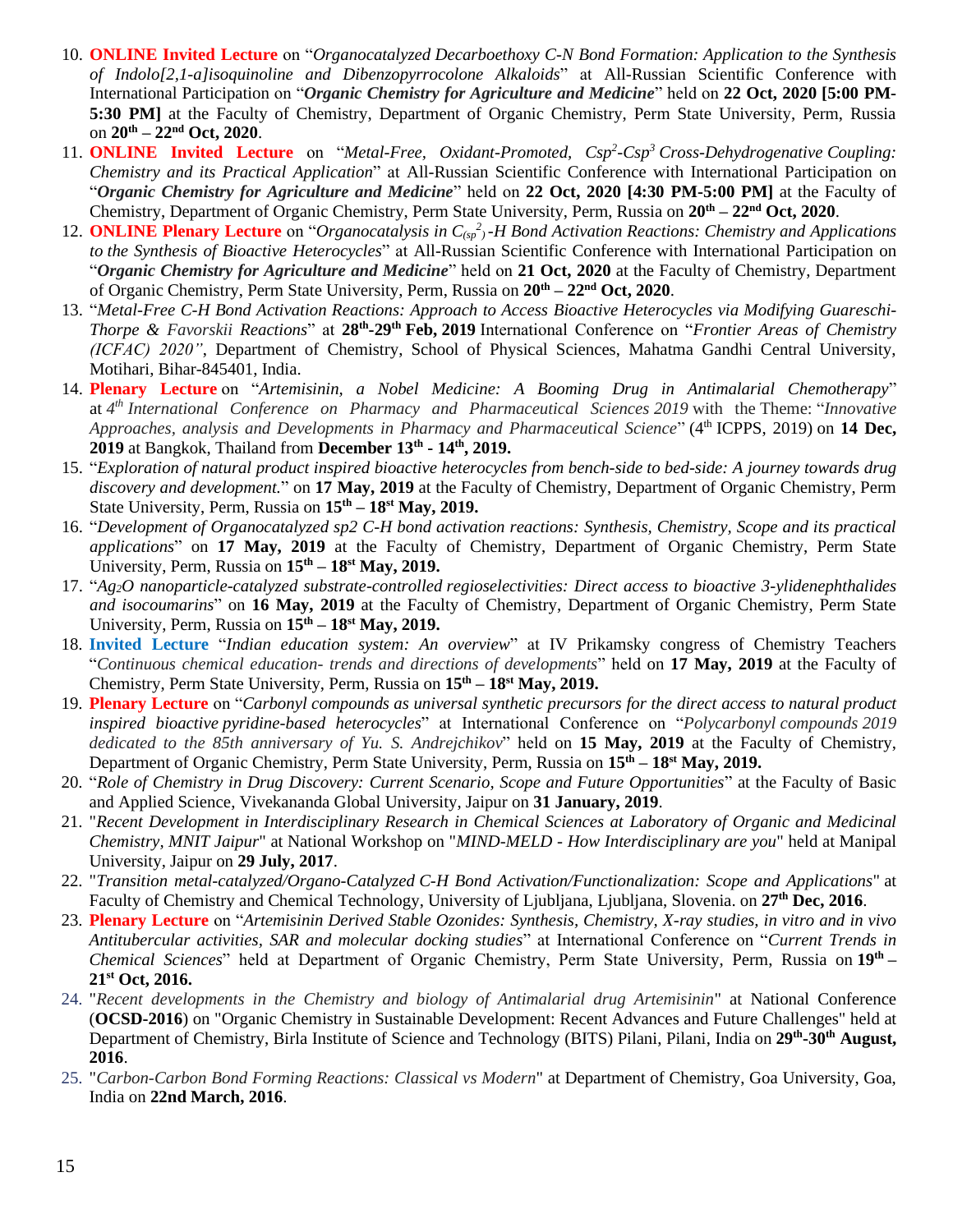- 26. "*Recent Advances in Antimalarial Peroxide-based Natural Product, Artemisinin: A Nobel Medicine for Malaria*" at Department of Chemistry, Birla Institute of Science and Technology (BITS) Pilani-Goa Campus, Goa, India on **21st March, 2016**.
- 27. "*Recent Advances in Antimalarial Peroxide-based Chemotherapy for Malaria: Artemisinin, A Nobel Medicine*" at One Day Symposium (**ETACS-2016**) on "Emerging Trends in Applied Chemical Sciences (ETACS-2016)" held at Department of Chemistry, School of Chemical Sciences and Pharmacy, Central University of Rajasthan, Bandarsindri, Kishangarh, Ajmer, India on **18th March, 2016**.
- 28. "*Artemisinin, an Nobel Medicine: Still Only Drug of Choice for the Treatment of Malaria*" at Department of Chemistry, Mohanlal Sukhadia University, Udaipur, India on **23th February, 2016**.
- 29. "*Wittig Reaction in Organic Synthesis*" at Department of Chemistry, Alankar P.G. Girls College (Affiliated to University of Rajasthan), Jaipur, India on **12th February, 2016**.
- 30. "*Discovery of Artemisinin as Nobel medicine: A Gift from Traditional Chinese herb Artemisia Annua*" at Department of Chemistry, Sardar Vallabhbhai National Institute of Technology, Surat, India on **9th February, 2016**.
- 31. "*Perspective and Challenges in Antimalarial Chemotherapy: Design and Synthesis of Novel Artemisinin Analogues as Antimalarials*" at 22nd ISCB International Conference (**ISCBC-2016**) on "Recent Trends in Affordable and sustainable Drug Discovery and Developments" held at Uka Tarsadia University, Bardoli, Surat, India on **6th February, 2016**.
- 32. "*Stable Bio-active Novel Peroxides: Synthesis, Chemistry and their Biological Evaluation"* at Department of Chemistry, University of Ljubljana, Ljubljana, Slovenia on **10th September, 2015**.
- 33. "*Systematic Investigation of Bio-active Ozonides and Aza-Peroxides: Synthesis, Chemistry and their Biological Evaluation*" at Department of Physical and Organic Chemistry, Jožef Stefan Institute, Ljubljana, Slovenia on **8 th September, 2015**.
- 34. "*Synthesis of Aza-heterocyclic compounds via transition metal-catalyzed direct arylation strategy*" at Department of Organic Chemistry, Faculty of Chemistry, Perm State University, Perm, Russia on **25rd March, 2015**.
- 35. "*Synthesis, Chemistry and Bioevaluation of Antimalarial Peroxide Drug Artemisinin*" at Department of Organic Chemistry, Faculty of Chemistry, Perm State University, Perm, Russia on **23rd March, 2015**.
- 36. "*An enantioselective synthesis of an anti-hypercholesterolemic drug atorvastatin calcium (Lipitor) via direct catalytic asymmetric aldol reaction of thioamides*" in 21st ISCB International Conference on Current Trends in Drug Discovery and Developments (ISCBC-2015), Jointly organized by ISCB, India and CSIR-CDRI, Lucknow, India on 25<sup>th</sup>-28<sup>th</sup> Feb, **2015**. *(oral presentation*)
- 37. "*Artemisinin analogues: synthesis , Chemistry and antimalarial assessment*" UGC-Sponsored *National Conference on*  Current Trends in Chemical Sciences (NCCTCS 2014), 15<sup>th</sup>-16<sup>th</sup> Oct, 2014, Department of Chemistry, St. Andrew's College, Gorakhpur, India.
- 38. "*Transition metal-catalyzed C-C bond formation via C-H bond activation: Versatility and practicality in natural product synthesis*" Chemical Society (30<sup>th</sup> Oct, 2013), Department of Chemistry, St. Andrew's College, Gorakhpur, India.
- 39. "*Direct catalytic asymmetric aldol reaction of thioamides-An efficient route to atorvastatin calcium (Lipitor)"* Intra-Institute Conference (24 Feb, **2012**), Microbial Chemistry Research Foundation, Tokyo, Japan

#### **Current National /International Collaborations**

**1. Indo-Macau Collaboration (Project: Anticancer Drug Discovery Programme)**

**Prof. Vincent Wong & Dr. Paolo Coghi**, Macau Institute for Applied Research in Medicine and Health, State Key Laboratory of Quality Research in Chinese Medicine, Macau University of Science and Technology, Taipa, Macau, China.

**2. Indo-Russian Collaborators**

**Prof. Irina V. Mashevskaya**, Department of Organic Chemistry, Faculty of Chemistry, Perm State University, Perm, Russia Federation.

**Indo-Korean Collaboration (***In Silico* **Molecular Docking Studies)**

**3. Dr. Dharmendra Kumar Yadav**, College of Pharmacy, Gachon University of Medicine and Science, Yeonsu-gu, Incheon City, 21924, Korea

#### **National/International Collaborations (2013-2020)**

- 1. **Prof. Andrey N. Maslivets**, Department of Organic Chemistry, Faculty of Chemistry, Perm State University, Perm, Russia Federation.
- 2. **Dr. Vinita Chaturvedi**, CSIR-CDRI, Lucknow.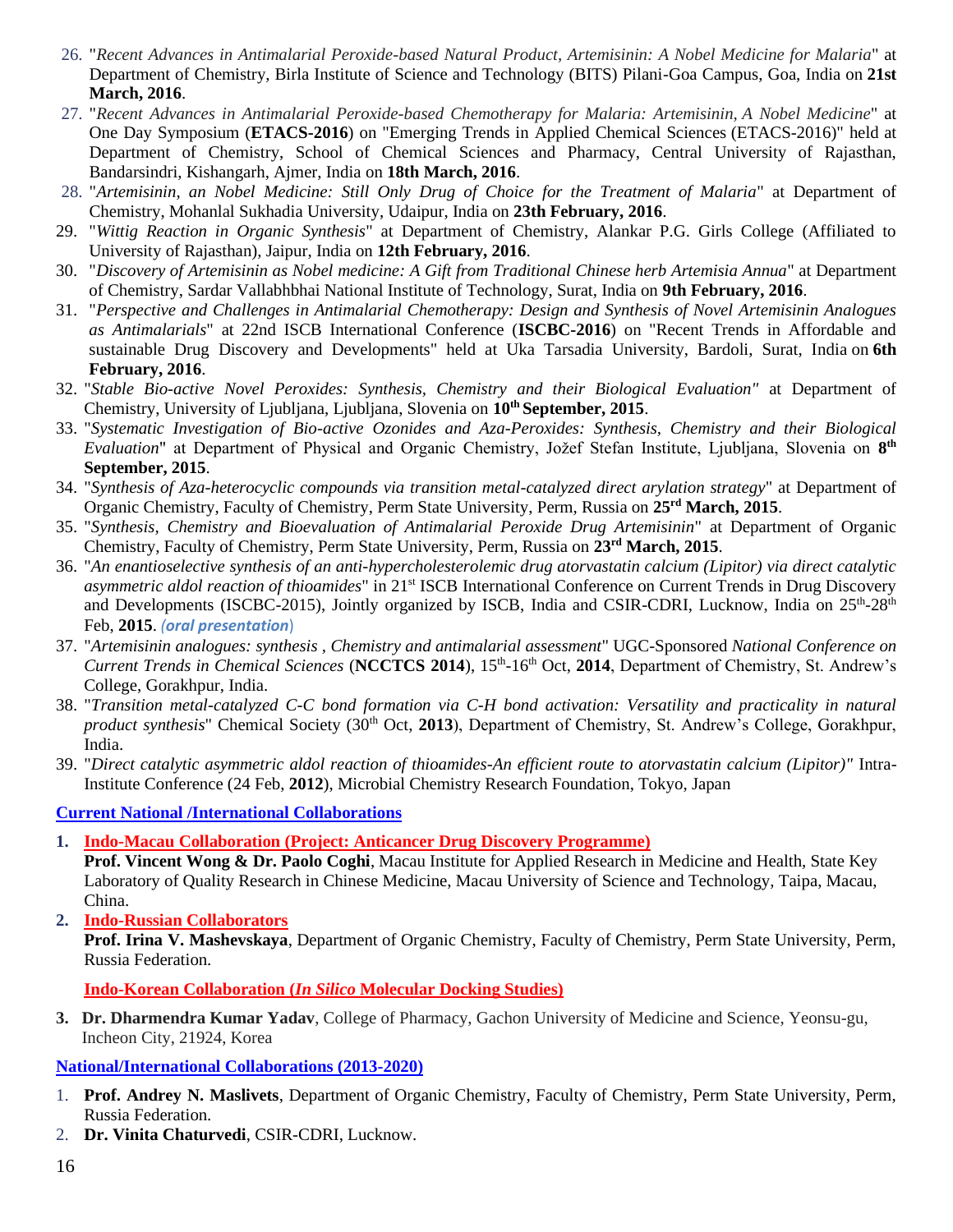- 3. **Prof. Jernej Iskra**, Laboratory of Organic & Bioorganic Chemistry, Department of Physical and Organic Chemistry (K-3), "Jozef Stefan" Institute, Jamova 39, 1000 Ljubljana, Slovenia. (*DST-ARRS Indo-Slovenia Project*)
- 4. **Prof. Stojan Stavber**, Laboratory of Organic & Bioorganic Chemistry, Department of Physical and Organic Chemistry (K-3), "Jozef Stefan" Institute, Jamova 39, 1000 Ljubljana, Slovenia. (*DST-ARRS Indo-Slovenia Project*)
- 5. **Prof. Kristof Kranjc**, Department of Chemistry and Biochemistry, University of Ljubljana, Slovenia.
- 6. **Prof. Franc Perdih**, Department of Chemistry and Biochemistry, University of Ljubljana, Slovenia.
- 7. Department of Advance Molecular Microbiology, **M/s Seminal Applied Sciences Pvt. Ltd, Jaipur**.
- 8. **Dr. Roman V. Shchepin**, Department of Radiology & Radiological Sciences, Vanderbilt University, Institute of Imaging Science, Vanderbilt University Medical Center, Nashville, Tennessee, USA.
- 9. **Prof. Nadezhda Shchepina**, Head of the Laboratory of Radiochemistry, Natural Sciences Institute of Perm State University, 4, Genkel St., Perm-614990, Russia.
- 10. **Prof. Nonhlanhla P. Khumalo**, Hair and Skin Research lab, Head of Dermatology, Groote Schuur Hospital & the University of Cape Town, Capetown, South Africa.
- 11. **Dr. Ahmed Mohammed**, Department of Chemistry, Faculty of the Natural Sciences, University of the Western Cape, Cape Town, South Africa.
- 12. **Prof. (Dr.) S. L. Kothari**, FBS, FISPM, FNAAS, FNASc Dy. Vice Chancellor, Director, Amity Institute of Biotechnology, Amity University Rajasthan, Jaipur. [Former Dean (Science) and Director, Centre for Convergent Technology, University of Rajasthan, Jaipur]
- 13. **Prof. Lester M. Davids,** Redox laboratory, Department of Human Biology, Health Sciences faculty, University of Cape Town Medical School, Cape Town, South Africa. **(***DST-NRF Indo-South Africa Project)*
- 14. **Prof. Paturu Kondaiah**, Department of Molecular Reproduction, Development and Genetics, Indian Institute of Science, Bangalore-560012, India.
- 15. **Dr. Rajbala Verma**, Department of Zoology, University of Rajasthan, Jaipur-302004, India. (Biological Investigation = Antitubercular, Antimicrobials, Antioxidants, Antiplatelets etc.)
- 16. **Dr. Dinkar Sahal**, International Centre for Genetic Engineering and Biotechnology. Aruna Asaf Ali Marg, New Delhi, New Delhi. (*Antimalarial Drug Development Programme*)
- 17. **Dr. Ramendra Pratap**, Department of Chemistry, University of Delhi.

#### **International Visits**

- 1. Visited **Bangkok, Thailand** to deliver Plenary lecture in International Conference on Pharmacy and Pharmaceutical Sciences 2019 with the Theme: "*Innovative Approaches, analysis and Developments in Pharmacy and*  Pharmaceutical Science" (4<sup>th</sup> ICPPS, 2019) from 13<sup>th</sup> -14<sup>th</sup> Dec, 2019.
- 2. Visited Perm State University, Department of Organic Chemistry, **Perm, Russian Federation** under Indo-Russian International Project (under the agreement C-25/174.5 from 31-01-2019; work contract No. 1-01-10, MOU between MNIT Jaipur and PGNIU, Perm, Russian Federation) from 14<sup>th</sup> -19<sup>th</sup> May, 2019.
- 3. Visited Laboratory of Organic and Bioorganic Chemistry, Department of Physical and Organic Chemistry (K-3), "Jozef Stefan" Institute, **Ljubljana, SLOVENIA** under the DST-ARRS Indo-Slovenian joint research project. (*DST/INT/Slovenia/P-14/2014*) from 23rd Dec, 2016 to 02nd Jan, 2017.
- 4. Visited Perm State University, Department of Organic Chemistry, **Perm, Russian Federation** under DST-RFBR Indo-Russian Joint Research Project (*DST/INT/RFBR/P-169*) from 10<sup>th</sup> -22<sup>nd</sup> Oct, 2016.
- 5. Visited Laboratory of Organic and Bioorganic Chemistry, Department of Physical and Organic Chemistry (K-3), "Jozef Stefan" Institute, **Ljubljana, SLOVENIA** under the DST-ARRS Indo-Slovenian joint research project. (*DST/INT/Slovenia/P-14/2014*) from 5<sup>th</sup> -14<sup>th</sup> Sep, 2015.
- 6. Visited Perm State University, Department of Organic Chemistry, **Perm, Russian Federation** under DST-RFBR Indo-Russian Joint Research Project (*DST/INT/RFBR/P-169*) from 18th -31st March, 2015.

#### **Facilities Established at NIPER-Raebareli:** *In process*

#### **Facilities Established at MNIT Jaipur:**

**Committee Member at Institute Level:** ECS 400 MHz Jeol NMR, Gevo G-2 QTOF LCMS & HRMS (ESI), FT-IR, UV-Vis fluorescence, N2 gas plant, Powder X-RD, Tunnel Electron Microscope (TEM), Scanning electron microscope (SEM), MW-reactor and many other small instruments TGA, DSC, Fume Hood.

**In Department of Chemistry:** Establishment of new lab "*Laboratory of Organic and Medicinal Chemistry (OMC lab)*" having all basic chemistry-based facilities.

**Ph.D Supervision** at **MNIT Jaipur** (08 Students)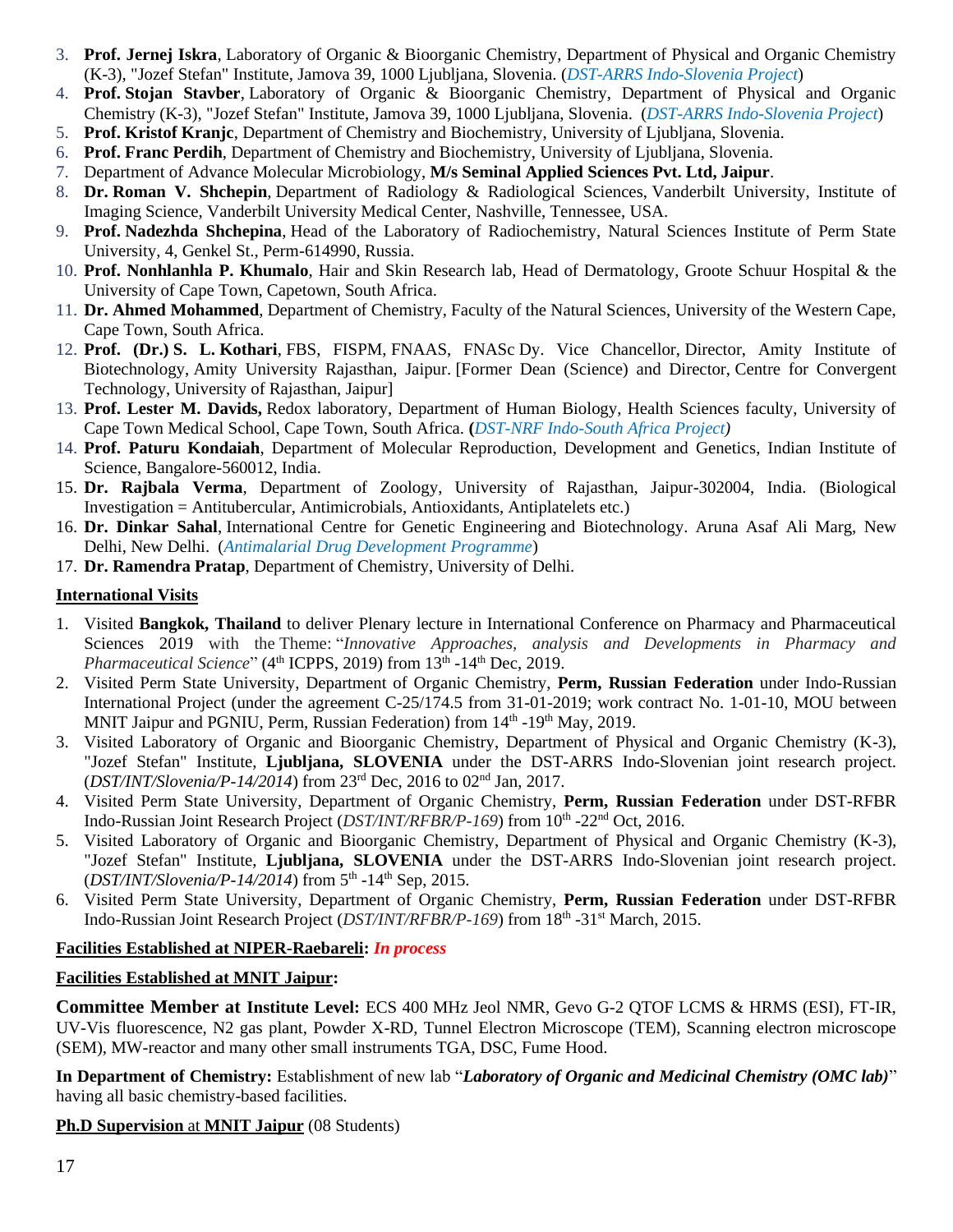| S. No. | Name of Ph.D student                                                                                                                     | <b>Title of Thesis</b>                                                                                                                                                                                    | <b>Status</b>                                                                  |
|--------|------------------------------------------------------------------------------------------------------------------------------------------|-----------------------------------------------------------------------------------------------------------------------------------------------------------------------------------------------------------|--------------------------------------------------------------------------------|
| 1.     | Dr. Vashundhra Sharma<br>(Jan, 2013- Dec, 2017)                                                                                          | <b>Synthetic Studies towards Coupling Reactions:</b><br>Chemistry and Biology of Bio-Active Alkaloids                                                                                                     | Thesis submitted on 05-12-2017<br>$\&$<br>Ph.D awarded on 22-12-2018<br>(2018) |
| 2.     | Dr. Ritu Sharma<br>$(Jan, 2014$ -Feb, 2019)                                                                                              | Synthesis, Chemistry and Bio-evaluation of<br>some Biologically active Heterocycles                                                                                                                       | Thesis submitted on 21-02-2019<br>$\&$<br>Ph.D awarded on 03-12-2019<br>(2019) |
| 3.     | Dr. Mohit K. Tiwari<br>(July, 2014- Dec, 2019)                                                                                           | <b>Studies</b><br>on Pharmaceutically<br>Synthetic<br>Privileged Bioactive Heterocycles: Synthesis,<br>Chemistry & Biological Evaluation                                                                  | Thesis submitted on 31-12-2019<br>$\&$<br>Ph.D awarded on 07-07-2020<br>(2020) |
| 4.     | Dr. Bharti Rajesh Kumar<br><b>Shyamlal</b><br>(July, 2014-July, 2020)                                                                    | Studies towards Natural Product-Inspired<br>Bioactive Heterocycles: Synthesis, Chemistry<br>and their Medicinal Applications                                                                              | Thesis submitted on 27-07-2020<br>$\&$<br>Ph.D awarded on 10-02-2021<br>(2021) |
| 5.     | Dr. Lalit Yadav<br>$(Jan, 2015 - July, 2020)$                                                                                            | Synthetic Studies Towards Organocatalyzed<br>$C_{(sp}^2)$ -H<br><b>Bond</b><br>Activation<br>Reactions:<br>Development of New Strategies for the<br>Synthesis of Bioactive Heterocycles                   | Thesis submitted on 26-08-2020<br>$\&$<br>Ph.D awarded on 11-02-2021<br>(2021) |
| 6.     | Ravi Kant Yadav, M.Sc,<br>M.Tech, UGC-SRF                                                                                                | $C-H$<br><b>Bond</b><br>Synthetic<br><b>Studies</b><br>$\mathfrak{O}n$<br>Functionalization Reactions: Chemistry of<br>Imidazole[1,2-a]pyridine-based Fused Bio-<br>active Heterocycles and its Congeners | Thesis submitted on<br>$\&$<br>Ph.D awarded on<br>(2021)                       |
| 7.     | <b>Nawal Kishore Sahu</b><br>(TEQIP Part-Time Scholar)<br><b>Current Position: Asst.</b><br>Professor, Govt. Engg.<br>College, Bharatpur | Alkaloids:<br>Indole-Based<br><b>Novel</b><br><i>Bioactive</i><br>Synthesis,<br>Chemistry<br><b>Biological</b><br>and<br>Assessment                                                                       | Ongoing (2018-Present)                                                         |
| 8.     | <b>Richa Sharma</b>                                                                                                                      | Chemistry on Natural Product Inspired Fused<br>Synthesis and Practical<br>Bio-heterocycles:<br><b>Applications</b>                                                                                        | Ongoing (2019-Present)                                                         |

#### **Postdoc Supervised** at **MNIT Jaipur (04)**

 **st March, 2016- 28th Feb, 2018:** Dr. Jaggi Lal, Ph.D (Jiwaji University, Gwalior) *SERB N PDF* **st April, 2016 – 21st Aug, 2017:** Dr. Yogesh Kumar, Ph.D (University of Delhi), *DST-SERB Young Scientist Scheme* **st Oct, 2014 – 30th Sep, 2017:** Dr. Pradeep k. Jaiswal, Ph.D (CSIR-CDRI, Lucknow), **CSIR Project st May, 2017- 30th April, 2020:** Dr. Krishan Kumar, Ph.D (IISc Bangalore), *CSIR-RA*

#### **M.Pharm (Med Chem) Supervision at NIPER-Raebareli**

| S. No. | <b>Name of M.Pharm Student</b>           | <b>Title of Dissertation Thesis</b> | <b>Year of</b><br>Completion |
|--------|------------------------------------------|-------------------------------------|------------------------------|
| 1.     | Pooja Prakash Atpadkar (666/MS-<br>MC/20 | Yet to decide (due to COVID-19)     | Ongoing<br>$(2021-22)$       |
| 2.     | Tushar M. Boralkar (673/MS-<br>MC/20     | $\frac{1}{2}$                       | Ongoing<br>$(2021-22)$       |
|        | Yajnashri M (675/MS-MC/20)               | -------- <i>do-----------</i>       | Ongoing<br>$(2021-22)$       |
| 4.     | Vedant Desmukh (674/MS-<br>MC/20         | $\frac{1}{2}$                       | Ongoing<br>$(2021-22)$       |

#### **M.Sc (Chemistry) Supervision [Completed** (26)**]** at **MNIT Jaipur**

| <b>S. No.</b> | Name of M.Sc Student | <b>Title of M.Sc Dissertation Thesis</b> | Year oi |
|---------------|----------------------|------------------------------------------|---------|
|---------------|----------------------|------------------------------------------|---------|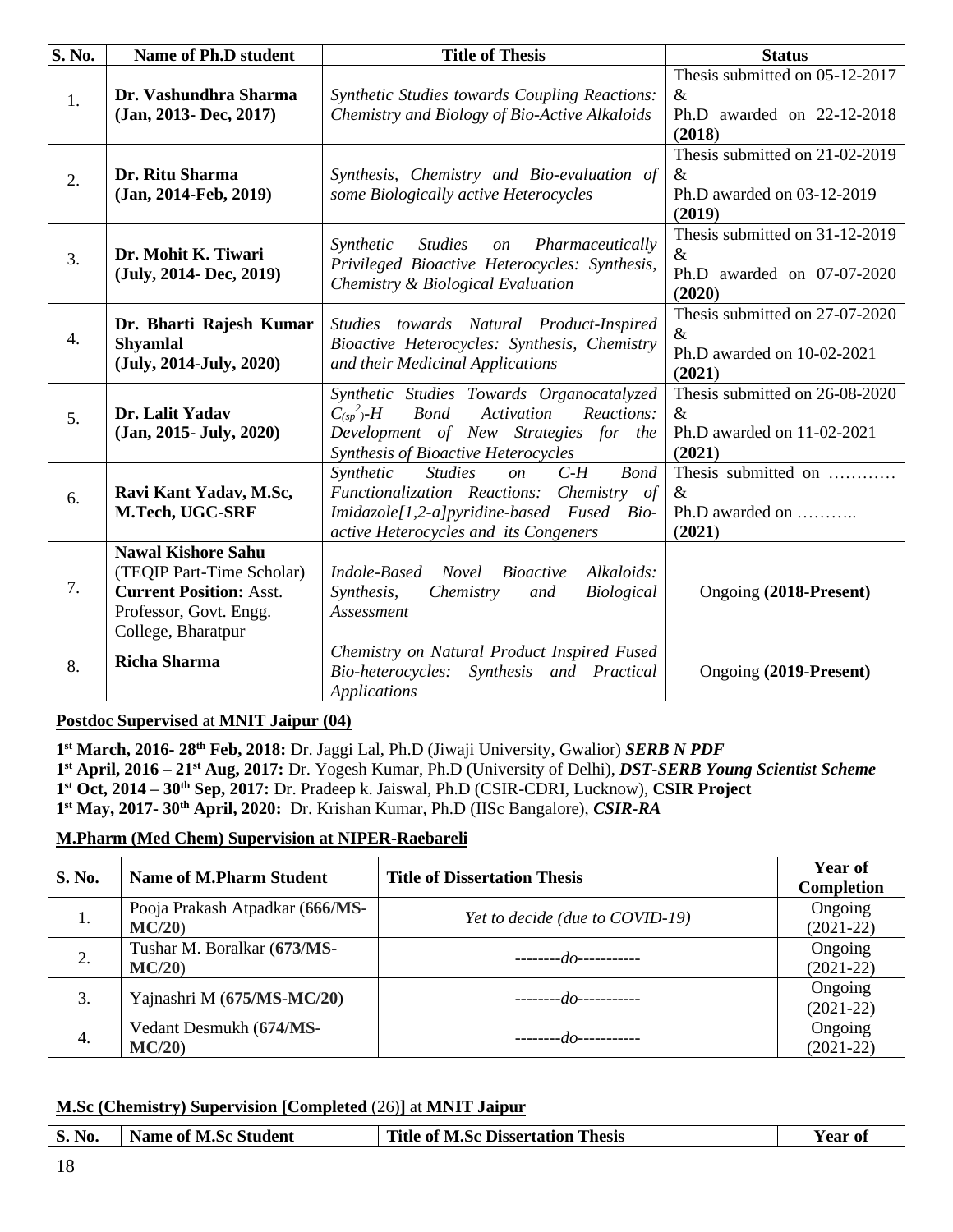|     |                                           |                                                                                                                                                                                       | Completion |
|-----|-------------------------------------------|---------------------------------------------------------------------------------------------------------------------------------------------------------------------------------------|------------|
| 1.  | Mukul Yadav (2019PCY5608)                 | Synthetic Studies Towards Novel 5H-imidazo[2,1-<br>$b$ ][1,3]thiazin-5-one and its sulphonamides                                                                                      | 2021       |
| 2.  | Vishal Yadav (2019PCY5628)                | Towards<br>$phenylimidazo[1,2-$<br>Synthetic<br><b>Studies</b><br>a]pyridine and Novel 4H-1,3-Oxazin-2-amine and 5H-<br>Imidazo[2,1-b][1,3] oxazine Class of Heterocycles             | 2021       |
| 3.  | Govind (2018PCY5402)                      | Microwave-Assisted Synthesis of Imidazo[1,2-<br>a]pyridine Class of Heterocycles                                                                                                      | 2020       |
| 4.  | Vikas Kumar (2018PCY5314)                 | An efficient synthesis of substituted 1-phenethyl-<br>1,2,3,4-tertahydroisoquinolines: A precursor for the<br>synthesis of bioactive C-homoaporphines                                 | 2020       |
| 5.  | Dinesh Yadav (2017PCY5358)                | Synthetic Studies Towards Novel 5H-imidazo[2,1-<br>$b$ ][1,3]thiazin-5-one and Isochromeno[4,3-c]chromen-<br>11(6H)-one Class of Heterocycles                                         | 2019       |
| 6.  | Shaifali Mittal (2017PCY5353)             | Synthesis and Characterization of 2H-Indazole based<br>bioactive heterocycles                                                                                                         | 2019       |
| 7.  | Satyam Doley (2017PCY5311)                | Synthetic studies towards novel 4H-1,3-oxazin-2-amine<br>and 5H-imidazo[2,1-b][1,3]oxazine class of<br>heterocycles                                                                   | 2019       |
| 8.  | Poonam Meena (2016PCY5377)                | An efficient synthesis of various 2'-<br>bromoacetophenones and 2-aminothiazines: A starting<br>precursor for the synthesis of various substituted<br>$imidazo[2,1-b]azines$          | 2018       |
| 9.  | Neelam Rawat (2016PCY5141)                | Synthesis, Characterization of Curcumin Analogues<br>Bearing Pyrazole/ Pyrimidine Ring Targeting Anti-<br>tyrosinase activity.                                                        | 2018       |
| 10. | Vishal (2015PCY 5454)                     | Synthetic studies towards antimalarial peroxides:<br>synthesis of various starting materials for the synthesis<br>of antimalarial bicyclic azaperoxides                               | 2017       |
| 11. | Ruchi Aggarwal (2015PCY5433)              | Synthesis of N-substituted indoles: An important<br>precursor for the synthesis of Indole-based natural<br>products                                                                   | 2017       |
| 12. | Aarohi Gupta (2015PCY5388)                | An efficient synthesis of substituted amides via reaction<br>of various phenethylamines with bromoacids: a<br>starting precursor for the synthesis of bio-active C-<br>Homoaporphines | 2017       |
| 13. | Renu (2014PCY5302)                        | Synthesis, characterization and analytical studies of<br>reaction intermediates- Application towards synthesis<br>of antimicrobial benzo[1,4]oxazines                                 | 2016       |
| 14. | Sapna Yadav (2014PCY5281)                 | Synthesis, Characterization and Analytical Study of<br>Reaction Intermediates-Application towards synthesis<br>of antioxidant Benzo[1,4]oxazines                                      | 2016       |
| 15. | Lekhwani<br>Bhawna<br>(2013PCY7022)       | Synthesis and Characterization Of O-Amino<br><b>Thiophenol</b>                                                                                                                        | 2015       |
| 16. | Singh<br>Mahadeva<br>Jat<br>(2013PCY7038) | Synthesis and Characterization of benzothiazoles                                                                                                                                      | 2015       |
| 17. | Pushpa<br>Chaudhary<br>(2013PCY7068)      | Synthesis and Characterization of Antimalarial<br>Quinoline derivatives                                                                                                               | 2015       |
| 18. | Kamna Sharma (2013PCY7048)                | Synthesis and Characterization of benzodiazipines                                                                                                                                     | 2015       |
| 19. | Gurmeet Singh (2013PCY7013)               | Synthesis of Versatile intermediate "2H-Pyran-2-ones"<br>for organic transformations                                                                                                  | 2015       |
| 20. | Monika<br>Choudhary<br>(2012PCY7051)      | Synthetic Utilities of Ketene Dithioacetal                                                                                                                                            | 2014       |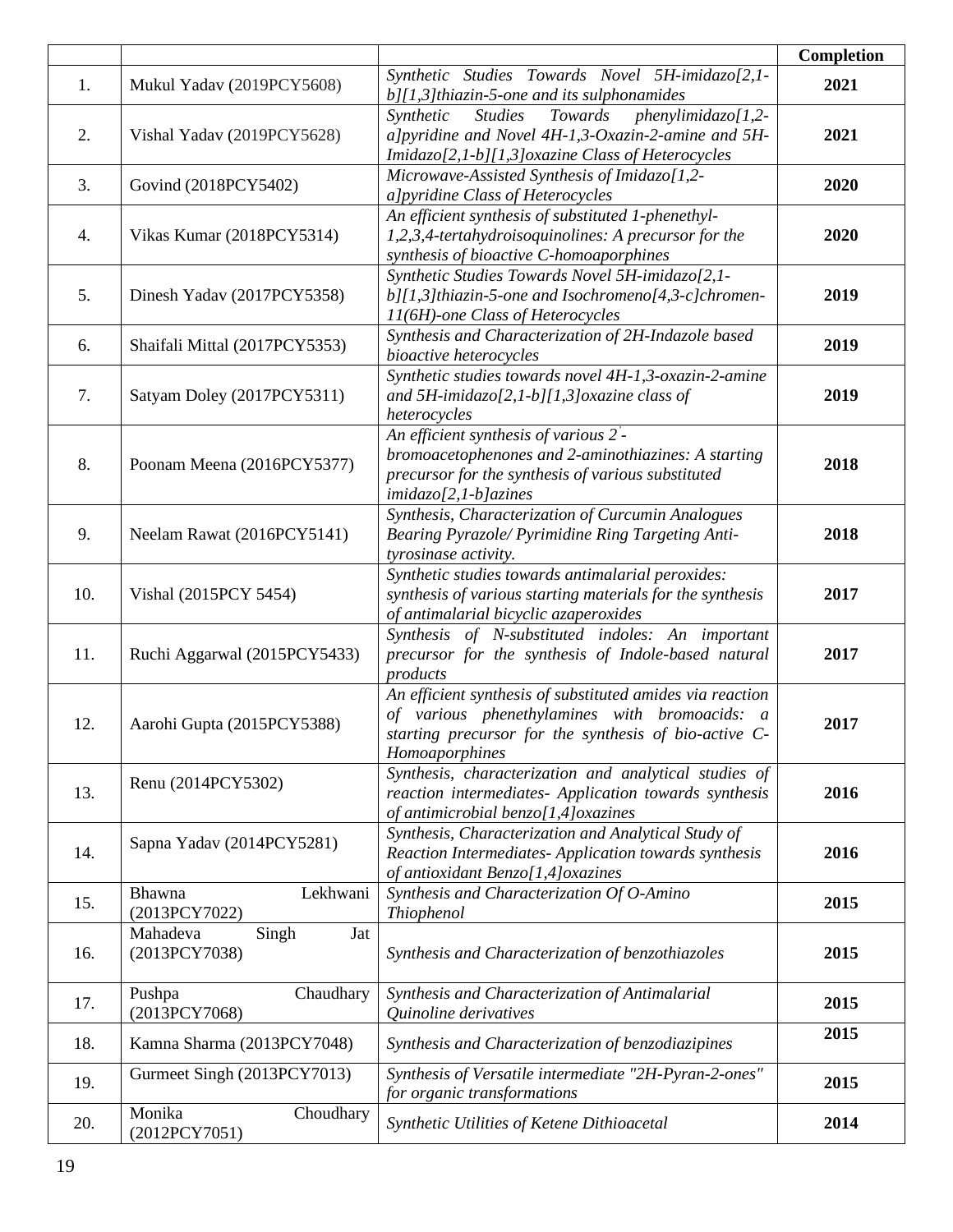| 21. | Shikha<br>Vyas  <br>Deep<br>(2012PCY7039) | Synthesis and Study of Oral rehydration salt                                                                                                | 2014 |
|-----|-------------------------------------------|---------------------------------------------------------------------------------------------------------------------------------------------|------|
| 22. | Hansa Arya (2012PCY7010)                  | A Simple and Efficient Synthesis of Highly<br>Functionalized 2H-Pyran-2-Ones = Versatile<br><b>Intermediate for Diverse Transformations</b> | 2014 |
| 23. | Rajnikant<br>Mahawar<br>(2011PCY5062)     | Study of Cement Chemistry and its Manufacturing                                                                                             | 2013 |
| 24. | Neelam (2011PCY5056)                      | <b>Pharmaceutical Drug Metronidazole</b>                                                                                                    | 2013 |
| 25. | Sharda Saini (2011PCY5075)                | <b>Surface Active Agents</b>                                                                                                                | 2013 |
| 26. | Manisha Bhagat (2011PCY5072)              | Aqueous Film Forming Foam                                                                                                                   | 2013 |

#### **Reviewer for Journals:**

| Bioorganic and Medicinal Chemistry | DARU Journal of Pharmaceutical Organic Chemistry Frontiers |                                              |
|------------------------------------|------------------------------------------------------------|----------------------------------------------|
| Letters                            | <i>Sciences</i>                                            |                                              |
| RSC Advances                       | <b>Process Biochemistry</b>                                | The Journal of Organic Chemistry             |
| <b>Medicinal Research Reviews</b>  | ACS Omega                                                  | Organic and Biomolecular Chemistry           |
| <i>ChemMedChem</i>                 | Journal of Chemistry (HINDAWI)                             | Reviews in Cardiovascular Medicine           |
|                                    |                                                            | (RCM)                                        |
| New Journal of Chemistry           | Journal of Molecular Structure                             | <b>Synthetic Communications</b>              |
| Plasma Processes and Polymers      | <b>Chemical Papers</b>                                     | Indian Journal of Pharmaceutical             |
|                                    |                                                            | <i>Sciences</i>                              |
| <b>Bioorganic Chemistry</b>        | <b>BMC</b> Infectious Diseases                             | Research on Chemical Intermediates           |
| <b>Ultrasonic Sonochemistry</b>    | <b>Medicinal Chemistry Research</b>                        | Acta Chimica Slovenica<br>(Slovenian         |
|                                    |                                                            | Chemical Society),                           |
| Saudi Pharmaceutical Journal       | Arkivoc (Arkat USA)                                        | Journal of Agricultural and Food             |
|                                    |                                                            | Chemistry (ACS)                              |
| <b>Current Organic Synthesis</b>   | Scientific Reports                                         | <b>Current Trends in Medicinal Chemistry</b> |
| <b>BMC</b> Chemistry               |                                                            | Studies in Natural Product Chemistry         |
|                                    |                                                            | (SNPC)- Book Chapter                         |

#### **Membership of Professional Scientific Societies / National and International Advisory Board**

#### **Editorial Advisory Board Member:**

- *Current Indian Science* (**2021**-Present)
- *Current Organocatalysis* (**2020-Present**)
- *Arkivoc* **(2011-Present)**; *National Advisory Board Member*
- *22nd ISCBC-2016* **(6th - 8 th Feb, 2016)**
- *International Journal of Pharmaceutical Sciences and Research* **(2012-Present)**;

#### **Life Memberships:**

- ➢ Chemical Research Society of India, IISc Bangalore (**2013 Present**)
- ➢ Indian Association of Nuclear Chemists and Allied Scientists, BARC, Mumbai (**2014 Present**)
- ➢ Indian Society of Chemist and Biologist, CSIR-CDRI Lucknow (**2013 Present**)
- ➢ The Indian Science Congress Association, Kolkata (**2014 Present**)
- **Fellows of Professional Societies:** Fellow of Indian Chemical Society (F.I.C.S.), Indian Chemical Society, Kolkata (**2014** - **Present**)
- **Membership:** American chemical society, USA (**2008 Present**)

#### **Professional Training Received**

- "Principle and Hand-on expertise on ICP-MS Technologies", (Sep, **2013**), Centre of Excellence, Agilent Technologies, Bangalore, India.
- "*GRANT WRITING SEMINAR*", Centre for study of gene structure and function, (Nov, **2009**), The City University of New York, U.S.A.

#### **List of Equipments purchased at MNIT Jaipur**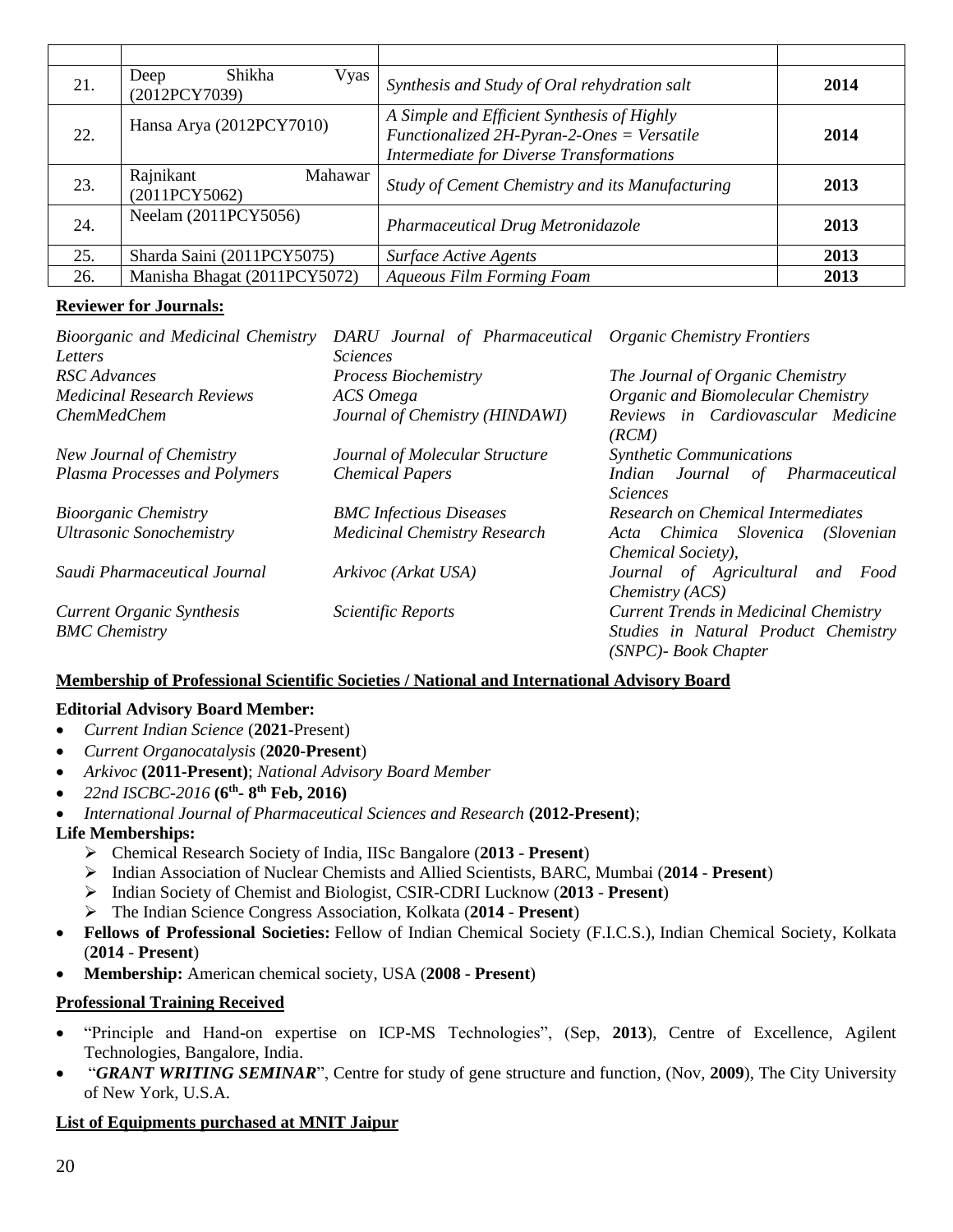| Equipment available in my<br><b>Research Group</b> | <b>Generic Name of Equipment</b>                                                                                                                                                                                                                                                                                                              |                                                                                                                                                                                                                                                                 |  |  |
|----------------------------------------------------|-----------------------------------------------------------------------------------------------------------------------------------------------------------------------------------------------------------------------------------------------------------------------------------------------------------------------------------------------|-----------------------------------------------------------------------------------------------------------------------------------------------------------------------------------------------------------------------------------------------------------------|--|--|
| PI $&$ his group                                   | (a) 02 Low temperature Reaction bath<br>(b) 02 Two Rotavapor with vacuum pump $(k)$ 03 Refrigerator<br>and chiller<br>(c) 14 Magnetic Stirrers with hot plate<br>(d) 04 Weighing balance<br>(e) 10 UV lamp with box<br>(f) 10 Computer with printer<br>(g) 01 Vertex Mixer<br>(h) 05 Oil Free Diaphragm Vacuum Pump<br>(i) 03 Laboratory Oven | (i) 01 Melting point apparatus<br>(1) 03 Recirculating Chiller<br>(m) 05 Working Fumehoods<br>$(n)$ 01 Centrifuge<br>(o) 01 Overhead Stirrer<br>$(p)$ 01 Vertex Mixture<br>(q) 02 Ultrasonicator Bath<br>$(r)$ 01 Microwave<br>(s) 01 Overhead Magnetic Stirrer |  |  |
| PI's Department/Institute                          | FT- IR Spectrometer, UV/Vis Spectrometer, LC-MS, UPLC-MS, GC, HRMS, FT NMR<br>Spectrophotometer, TEM Spectrophotometer, CD spectrometer, Powder X-Ray<br>Diffractometer, CEM Microwave                                                                                                                                                        |                                                                                                                                                                                                                                                                 |  |  |

### **Administrative Experiences: Responsibilities and Professional Activities at NIPER-Raebareli**

### **Administrative Assignments at Institute level**

| <b>Organization</b>        | <b>Designation</b>                            | From       | To.     | <b>Nature of Work</b>                                              |
|----------------------------|-----------------------------------------------|------------|---------|--------------------------------------------------------------------|
| (NIPER-<br>NIPER-Raebareli |                                               |            |         |                                                                    |
| RBL/Cte/2021/10 dated 11-  | Member,<br>Physical<br>Verification Committee | 11-06-2021 | Present | Physical verification of Assests of<br>Computer Centre and Library |
| $06-2021$                  |                                               |            |         |                                                                    |

#### **Administrative Assignments at Department level**

| <b>Organization</b>                                                          | <b>Designation</b>                 | From       | To      | <b>Nature of Work</b>                                                                                                                      |
|------------------------------------------------------------------------------|------------------------------------|------------|---------|--------------------------------------------------------------------------------------------------------------------------------------------|
| NIPER-Raebareli<br>(NIPER-RBL/01/2020-<br>$04-08-$<br>21/10<br>dated<br>2021 | <b>Head of Department</b><br>(HOD) | 04-08-2021 | Present | <b>General Duties and Responsibility</b><br>related to Department of Medicinal<br>Chemistry including academic and<br>Administrative works |

### **Administrative Experiences: Responsibilities and Professional Activities done at MNIT Jaipur**

#### **Administrative Assignments at Institute level**

| Organization                                                                    | <b>Designation</b>                                                                                | From             | To         | No. of<br><b>Semester</b> | <b>Nature of Work</b>                                                                |
|---------------------------------------------------------------------------------|---------------------------------------------------------------------------------------------------|------------------|------------|---------------------------|--------------------------------------------------------------------------------------|
| <b>MNIT Jaipur</b><br>(MNIT/Chief<br>2013-14/07<br>Warden/<br>dated 16-08-2013) | Warden                                                                                            | $16 - 08 - 2013$ | 09-06-2014 | $\overline{2}$            | Responsibility and<br>Maintenance of Hostel No.<br>3, MNIT Campus, MNIT<br>Jaipur.   |
| <b>MNIT Jaipur</b><br>(MNIT/CW/2014-5/24R<br>dated 09-06-2014)                  | Warden                                                                                            | 11-06-2014       | 10-06-2015 | $\boldsymbol{2}$          | Responsibilities and<br>maintenance of Hostel No.<br>1, MNIT Campus, MNIT<br>Jaipur  |
| <b>MNIT Jaipur</b><br>(MNIT/CW/2015-16/42)<br>dated 31-07-2015)                 | Warden                                                                                            | 01-08-2015       | 07-08-2016 | $\boldsymbol{2}$          | Responsibilities and<br>Maintenance of Hostel No.<br>1, MNIT Campus, MNIT<br>Jaipur. |
| <b>MNIT</b> Jaipur<br>(MNIT/DIR/2013/460)<br>dated<br>$23-07-2013$              | Co-coordinators<br>(SC/ST/OBC/Person<br>with<br>Disability<br>$S_{-}$<br>(PWD)<br>Development and | 23-07-2013       | 22-07-2014 | $\overline{2}$            | SC/ST/OBC/Persons with<br>Disability Development and<br><b>Liaison Officer</b>       |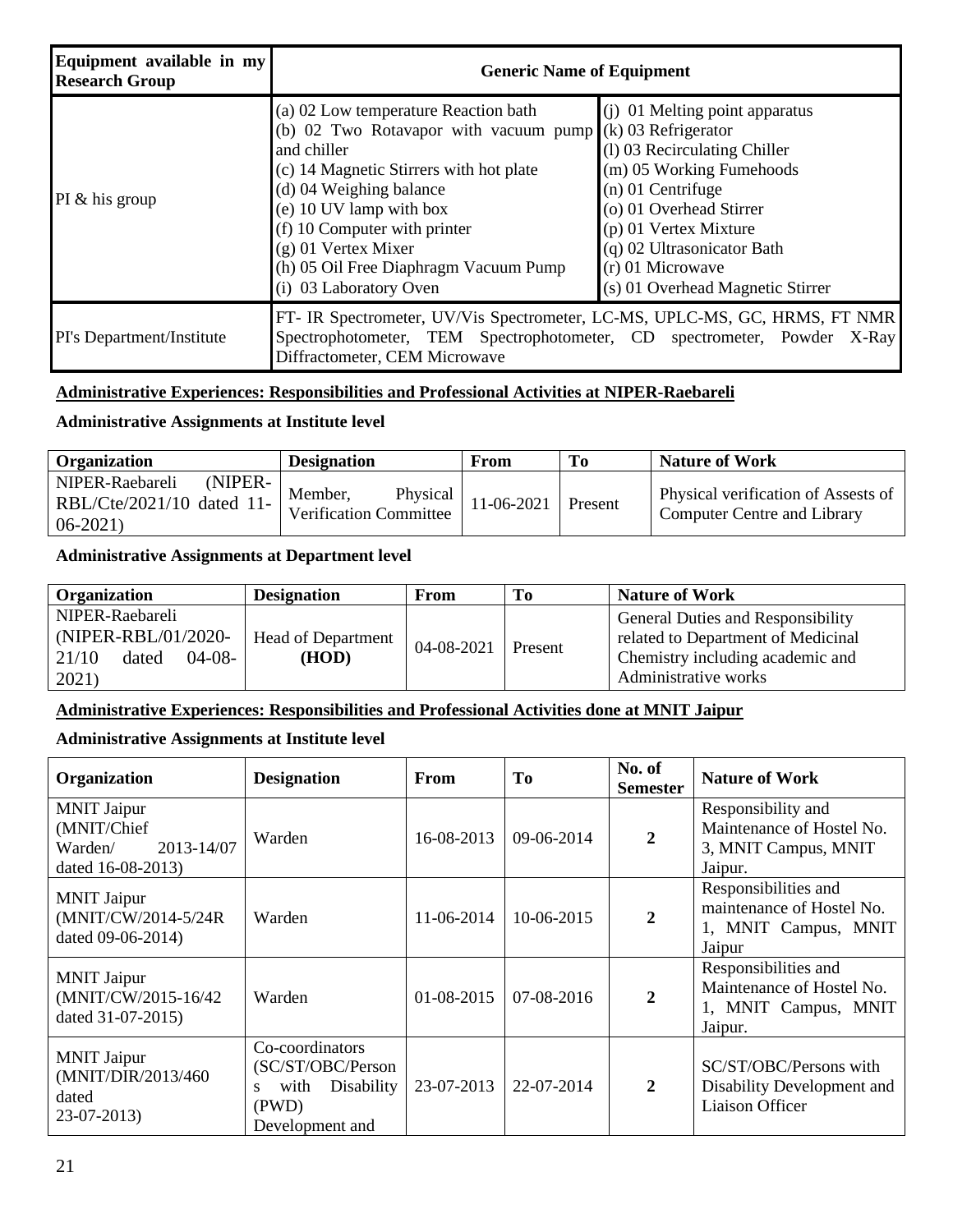|                                                                                            | Liaison Officer                                                                                                                                                                                                                                                                                    |                          |                                   |                         |                                                                                                                                |
|--------------------------------------------------------------------------------------------|----------------------------------------------------------------------------------------------------------------------------------------------------------------------------------------------------------------------------------------------------------------------------------------------------|--------------------------|-----------------------------------|-------------------------|--------------------------------------------------------------------------------------------------------------------------------|
| <b>MNIT Jaipur (Dean</b><br>FW/MNITJ/2013/dated<br>3rd Sep, 2013)                          | <b>Adjunct Faculty</b><br>Position.<br>Faculty-in-charge<br>(Spectroscopy lab),<br>MRC, MNIT Jaipur                                                                                                                                                                                                | 22-08-2013               | 21-08-2015                        | $\overline{\mathbf{4}}$ | Faculty-In-Charge<br>(Spectroscopy lab)-<br>Supervision and<br>Maintenance of Instruments<br>of<br>Spectroscopy Lab            |
| <b>MNIT Jaipur</b>                                                                         | <b>DPGC</b> Convener                                                                                                                                                                                                                                                                               | 20-07-2017               | 03-06-2021                        | 8                       | As per MNIT Rules and<br>Regulations of PG Schemes<br>under the section no. 1.5.2:<br>Responsibilities of DPGC                 |
| <b>MNIT Jaipur (circulated)</b><br>by Dean Academics,<br>MNIT)                             | <b>External Member</b><br>for DPGC, DSC<br>and Guest Faculty<br>Committee " in<br>Department of<br>Mechanical<br>Engineering.                                                                                                                                                                      | 16-06-2017               | 15-06-2019                        | $\overline{\mathbf{4}}$ | <b>External Member for</b><br>DPGC, DSC and Guest<br>Faculty Committee " in<br>Dept. of Mechanical<br>Engineering, MNIT Jaipur |
| <b>Organizing Member</b>                                                                   | MNIT convocation<br>$7th$ (04 Nov, 2012)<br>8 <sup>th</sup> (10 July, 2014)<br>9 <sup>th</sup> (19 <sup>th</sup> Jan, 2015),<br>$10^{th}$ (11 <sup>th</sup> Dec, 2015),<br>$11^{th}$ (21 <sup>st</sup> Jan, 2017),<br>$12^{th}$ (6 <sup>th</sup> Jan, 2018)<br>$13th$ (29 <sup>th</sup> Dec, 2018) |                          |                                   | 11                      | Printed Committee,<br>Convocation brochure &<br>Invitation cards                                                               |
| <b>MNIT Faculty</b><br>Recruitment<br>(01/MNIT/Estt/2013)<br>(No. MNIT/Dir./F-<br>65/2013/ | Scrutiny/Shortlisting<br>committee member                                                                                                                                                                                                                                                          | 30-01-2013               | 30-05-2013                        | 4 months                | Shortlisting/Scrutiny of<br>candidates based on<br>selection criteria.                                                         |
| <b>MNIT Library</b><br>Automation and up-<br>gradation                                     | <b>Task Force Member</b>                                                                                                                                                                                                                                                                           | 16-09-2013               | 15-09-2013                        | 1 year                  | Propose a detailed plan and<br>devise scheme to upgrade<br>automation of central<br>Library                                    |
| CSAB-2013, 2014, 2015,<br>2016                                                             | Reporting officer                                                                                                                                                                                                                                                                                  |                          | June-July period of academic year |                         | Admission through JEE-<br>Exam                                                                                                 |
| Annual Technical and<br>Cultural Event,<br>Blitzschlag, 2014                               | Finance,<br>Registration &<br><b>Prizes Committee</b><br>member                                                                                                                                                                                                                                    | April 4-6, 2014          |                                   |                         | <b>Institute Cultural Event</b>                                                                                                |
| <b>MNIT Faculty</b><br>Recruitment<br>(01/MNIT/Estt/2014)<br>(No. MNIT/Dir./F-<br>65/2014/ | Scrutiny/Shortlisting<br>committee member                                                                                                                                                                                                                                                          | 24-04-2014               | 24-09-2014                        | 5 months                | Shortlisting/Scrutiny of<br>candidates based on<br>selection criteria.                                                         |
| West Zone Vice<br>Chancellor Meet 2014-15<br><b>Association of Indian</b><br>Universities  | Protocol Committee                                                                                                                                                                                                                                                                                 | 30/11/2014 to 03/12/2014 |                                   |                         | To plan and execute the<br>protocol for the WZ VC<br>meet 2014-15                                                              |
| <b>Felicitation Ceremony-</b><br>Silver Jubilee and Alumni<br>Day celebration              | Committee member                                                                                                                                                                                                                                                                                   | 27-12-2014               |                                   |                         | Organizing the felicitation<br>ceremony as committee<br>member.                                                                |
| TA Chemistry<br>Recruitment                                                                | <b>Evaluator</b> for<br>Screening test                                                                                                                                                                                                                                                             | 25-04-2015               |                                   |                         | Recruitment of non-<br>teaching post                                                                                           |